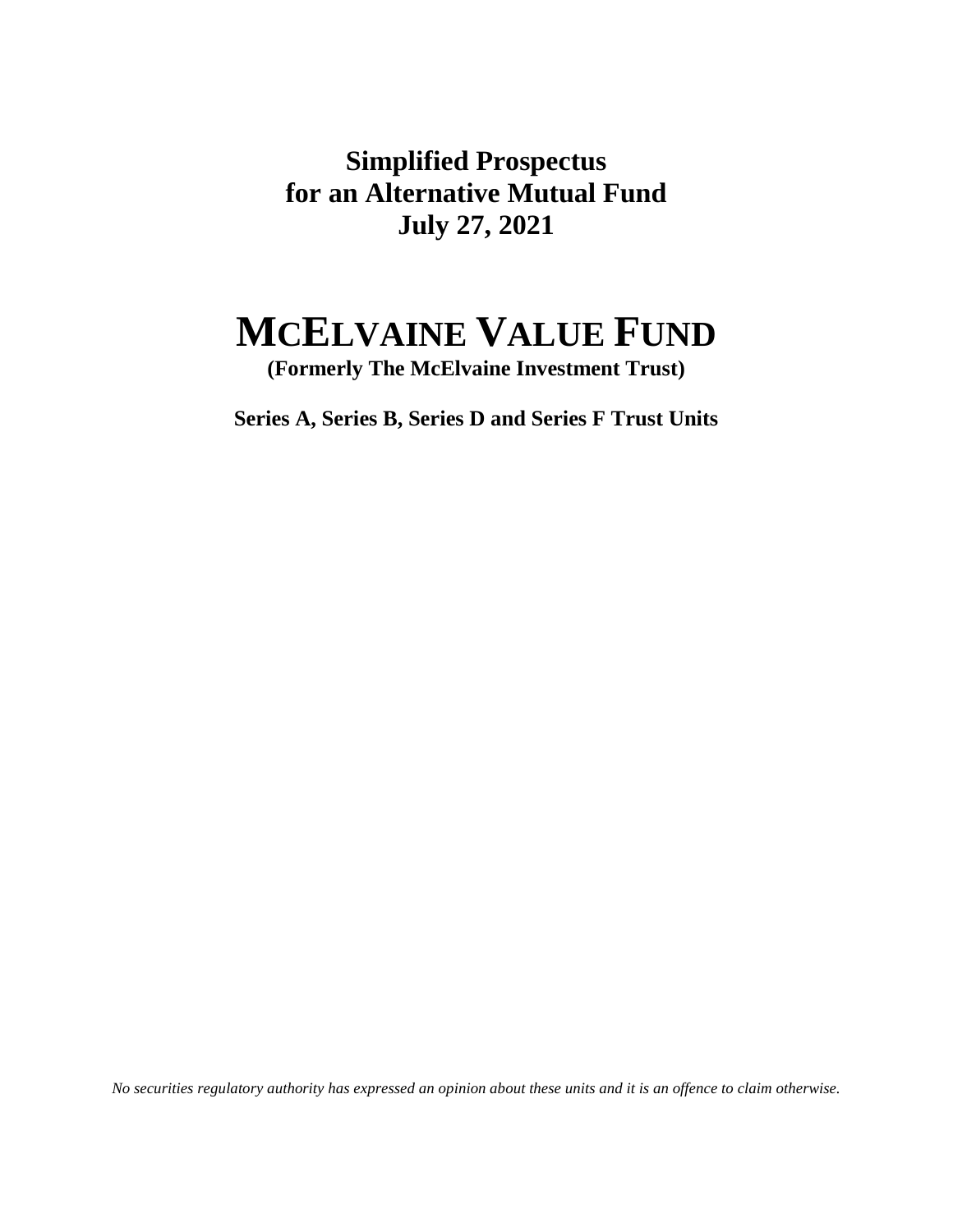# **Table of Contents**

| GENERAL INFORMATION ABOUT MUTUAL FUNDS AND THE MCELVAINE VALUE FUND 2 |  |
|-----------------------------------------------------------------------|--|
|                                                                       |  |
|                                                                       |  |
|                                                                       |  |
|                                                                       |  |
|                                                                       |  |
|                                                                       |  |
|                                                                       |  |
|                                                                       |  |
|                                                                       |  |
|                                                                       |  |
|                                                                       |  |
|                                                                       |  |
|                                                                       |  |
|                                                                       |  |
|                                                                       |  |
|                                                                       |  |
|                                                                       |  |
|                                                                       |  |
|                                                                       |  |
|                                                                       |  |
|                                                                       |  |
|                                                                       |  |
|                                                                       |  |
|                                                                       |  |
|                                                                       |  |
|                                                                       |  |
|                                                                       |  |
|                                                                       |  |
|                                                                       |  |
|                                                                       |  |
|                                                                       |  |
|                                                                       |  |
|                                                                       |  |
|                                                                       |  |
|                                                                       |  |
|                                                                       |  |
|                                                                       |  |
|                                                                       |  |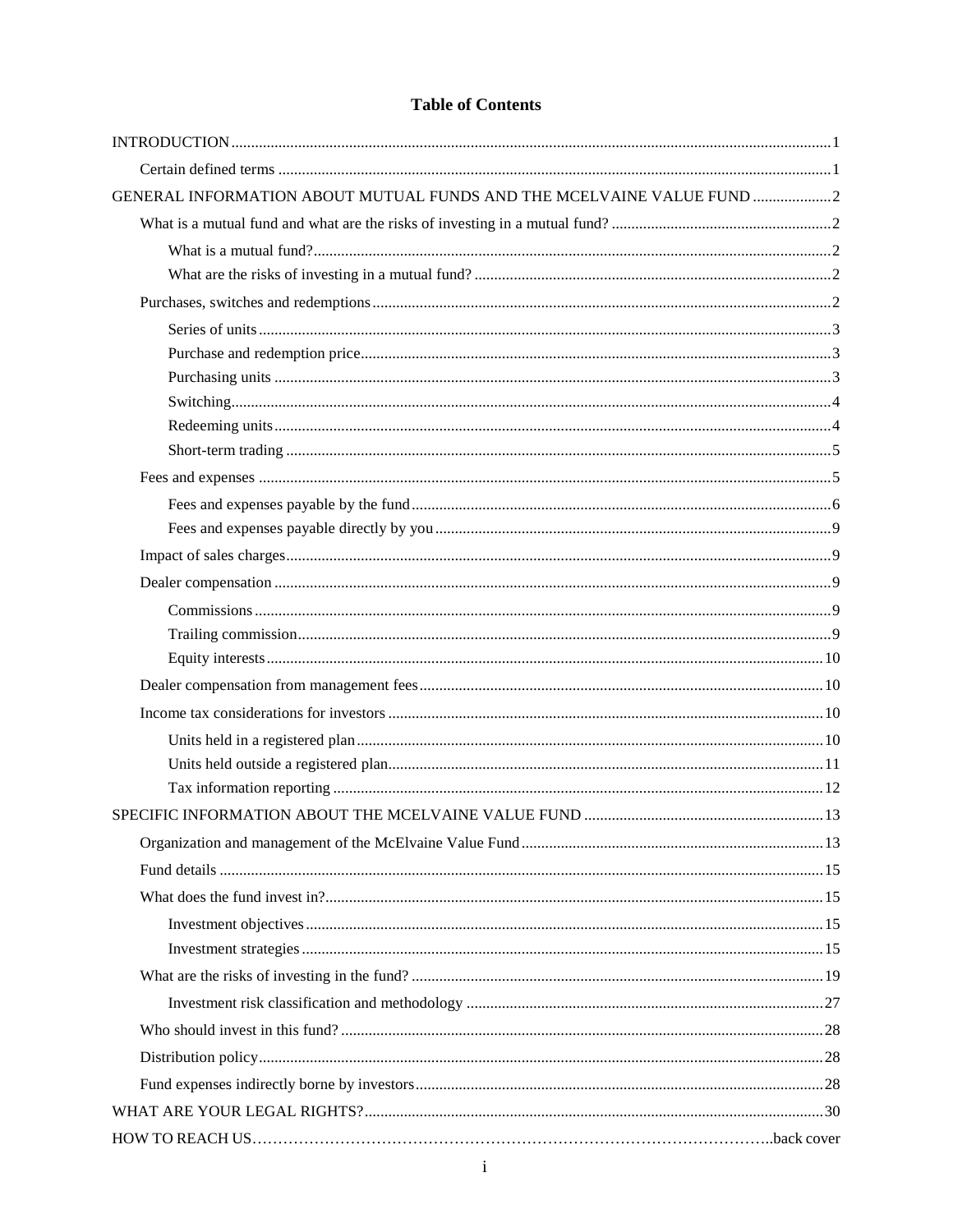# <span id="page-2-0"></span>**INTRODUCTION**

This Simplified Prospectus contains selected important information to help you make an informed investment decision and to help you understand your rights as an investor. This Simplified Prospectus contains information about the fund and the risks of investing in mutual funds generally, as well as the names of the firms responsible for the management of the fund.

Additional information about the fund is available in the following documents:

- the Annual Information Form
- the most recently filed Fund Facts
- the most recently filed annual financial statements
- any interim financial report filed after those annual financial statements
- the most recently filed annual management report of fund performance
- any interim management report of fund performance filed after that annual management report of fund performance

These documents are incorporated by reference into this Simplified Prospectus, which means that they legally form part of this document just as if they were printed as part of this document. You can get a copy of these documents, at your request and at no cost, by calling us collect at 250-780-8345, or from your dealer. These documents are also available on our website at www.avaluefund.com or by contacting us by email at info@avaluefund.com.

These documents and other information about the fund are also available on SEDAR at www.sedar.com.

# <span id="page-2-1"></span>**Certain defined terms**

In this Simplified Prospectus we use the following key terms:

- "**you**" and "**your**" refer to you, the investor
- "**we**", "**us**", "**our**" and the "**Manager**" refer to McElvaine Investment Management Ltd., the manager, portfolio advisor, promoter and trustee of the fund
- "**unit**" or "**units**" refer to the Series A, Series B, Series D and Series F units of the fund
- "**fund**" means the McElvaine Value Fund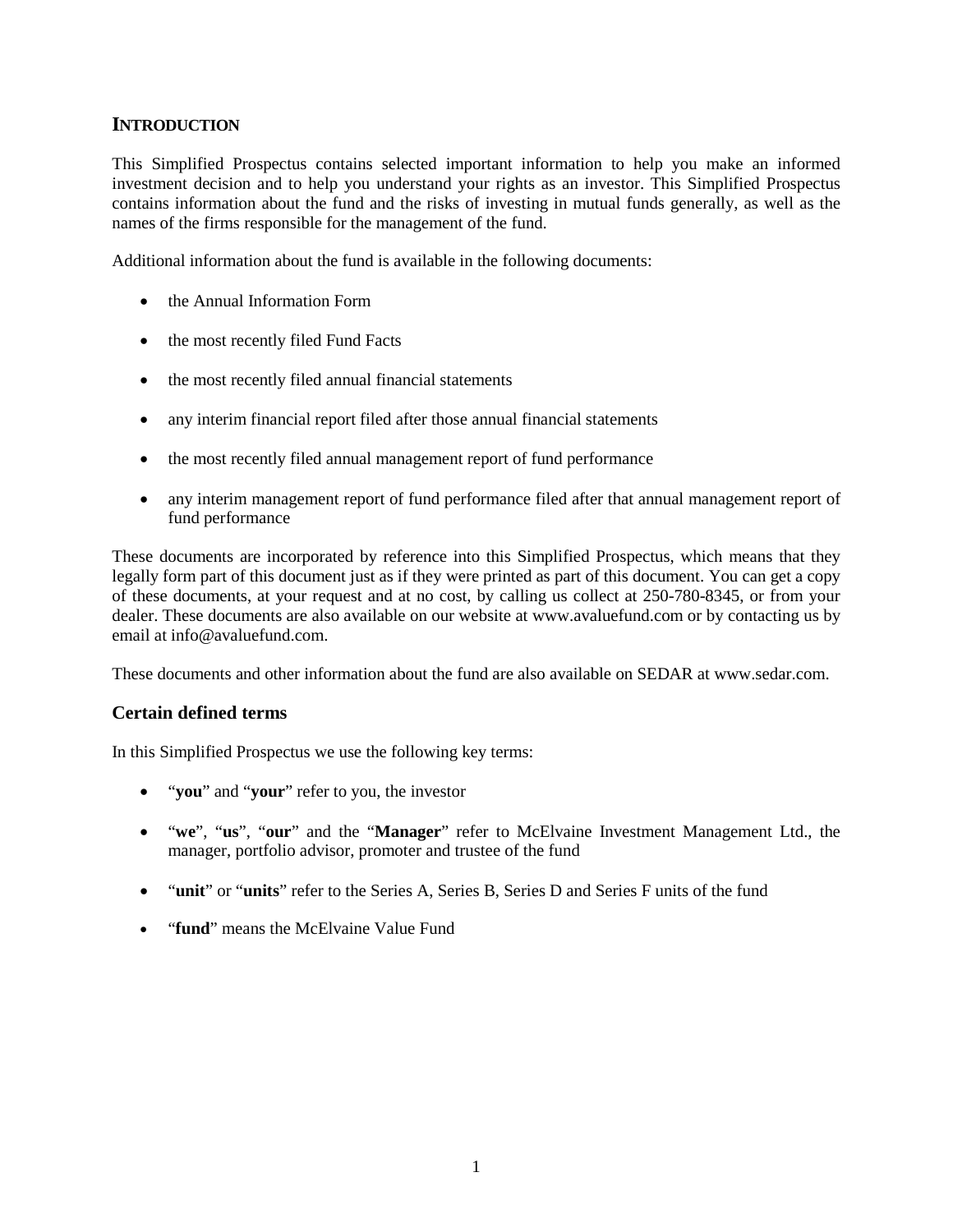# <span id="page-3-0"></span>**GENERAL INFORMATION ABOUT MUTUAL FUNDS AND THE MCELVAINE VALUE FUND**

# <span id="page-3-1"></span>**What is a mutual fund and what are the risks of investing in a mutual fund?**

#### <span id="page-3-2"></span>*What is a mutual fund?*

A mutual fund is a pool of money contributed by a group of investors with similar investment objectives. The portfolio advisor of a mutual fund (also sometimes referred to as a portfolio manager) uses this pool of money to buy a variety of investments on behalf of all investors in the mutual fund. The portfolio advisor follows a set of guidelines for the mutual fund referred to as the investment objectives and investment strategies. All investors in a mutual fund share in any profits or losses of the mutual fund.

When you invest in a mutual fund, you purchase units of that fund. Each unit of the fund represents an equal, undivided share of the fund's net assets. There is no limit to the number of units the fund can issue. However, the fund may be closed to new investors from time to time.

Some mutual funds issue units in more than one class or series. Each class or series may have different management fees or expenses. The fund currently has six series of units – Series A, Series B, Series D, Series F, Series G and Series I. Series A, Series B, Series D and Series F units are offered under this Simplified Prospectus. Series I units are offered only on a private placement basis. Series G units are no longer being offered to investors.

#### <span id="page-3-3"></span>*What are the risks of investing in a mutual fund?*

Mutual funds own different types of investments, depending on their investment objectives and investment strategies. The value of your investment in a mutual fund is directly related to the value of the investments held by the fund. The value of these investments will change from day to day due to general market conditions, changes in interest rates, changes in currency exchange rates, and political and economic developments. As a result, the value of a mutual fund's units will go up and down, and the value of your investment in the fund may be more or less when you redeem it than when you purchased it.

Unlike bank accounts or guaranteed investment certificates, units of mutual funds are not covered by Canada Deposit Insurance Corporation or any other government deposit insurer. The full amount of your investment in the fund is not guaranteed.

In exceptional circumstances, a mutual fund may suspend redemptions. For information regarding the circumstances in which we may suspend redemptions of the fund see the section called "*General Information about Mutual Funds and the McElvaine Value Fund – Purchases, switches and redemptions – Redeeming units of the fund*".

It is very important that you are aware of the risks associated with an investment in the fund. The principal risks associated with the fund are set forth in the section called "*Specific Information about the McElvaine Value Fund – What are the risks of investing in the fund?*".

#### <span id="page-3-4"></span>**Purchases, switches and redemptions**

You may buy, switch or redeem units of the fund through authorized dealers on the last business day of each month. For this purpose, a "**business day**" is any day on which the Toronto Stock Exchange is open for business. The purchase, switch, or redemption price of units of the fund is based on the fund's net asset value on the date the purchase, switch or redemption order is processed. For more information, see the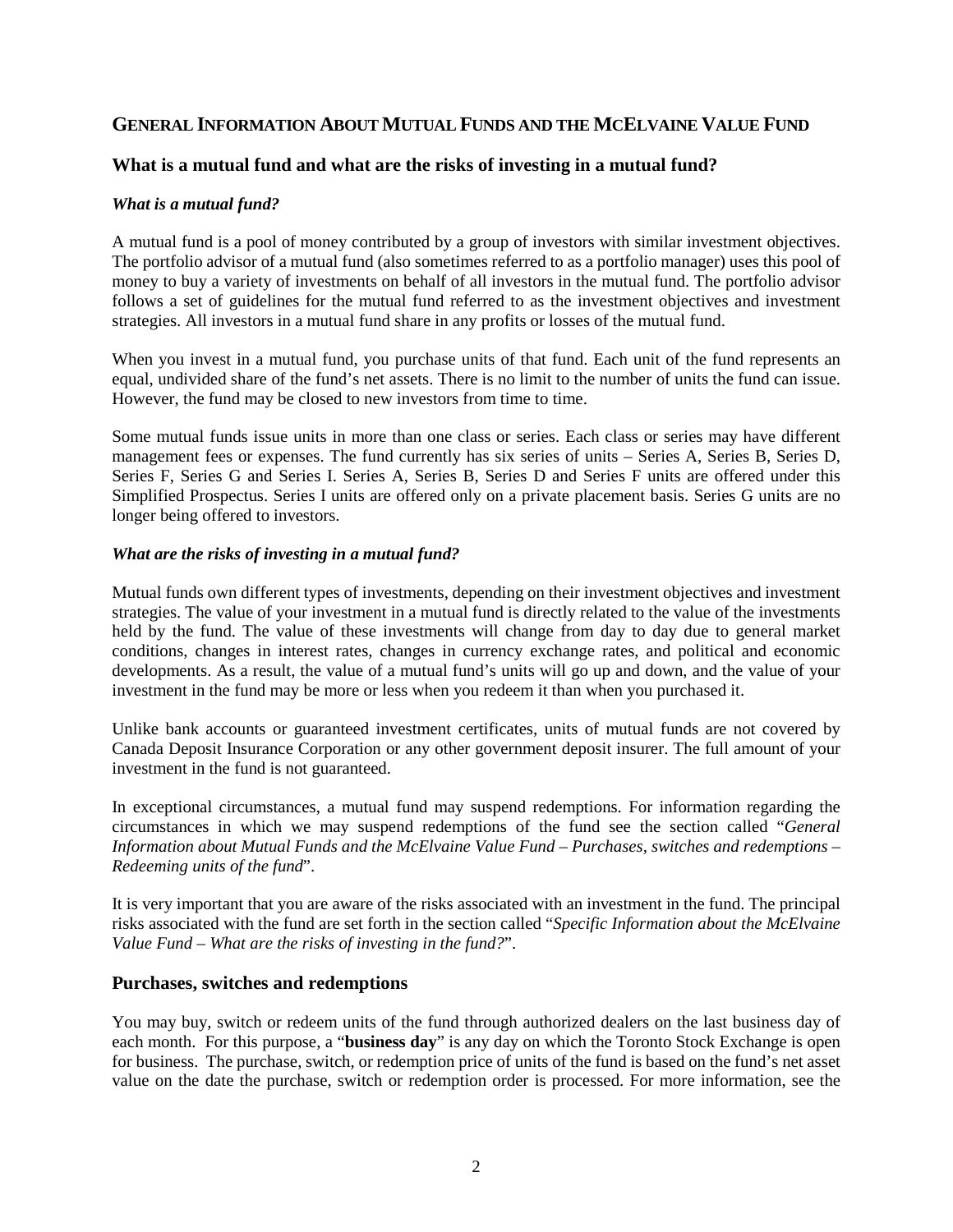section below called "*General Information about Mutual Funds and the McElvaine Value Fund – Purchases, switches and redemptions – Purchase and redemption price*".

# <span id="page-4-0"></span>*Series of units*

The fund currently has six series of units – Series A, Series B, Series D, Series F, Series G and Series I. Only Series A, Series B, Series D and Series F units are offered under this Simplified Prospectus. Series I units are offered only on a private placement basis. Series G units are no longer being offered to investors.

Series A and Series B units are available to all investors. Series D units are available to investors who have an account with a discount broker or dealer. Series F units are available to investors who have fee-based accounts with their dealer and whose dealer has signed an agreement with us. Investors in Series F units pay an annual fee to their dealer for investment advice and other services. More information regarding the fees and expenses payable by the fund and investors in the fund, and the compensation payable to dealers in connection with the sale of units is set out in the sections below called "*General Information about Mutual Funds and the McElvaine Value Fund – Fees and expenses*", "*– Impact of sales charges*", "*– Dealer compensation*" and "*– Dealer compensation from management fees*".

Each series of units can be further sub-divided into sub-series. We may elect to establish a new sub-series of a particular series on each date that units of the series are issued. The use of sub-series in this manner enables us to more equitably charge performance fees.

#### <span id="page-4-1"></span>*Purchase and redemption price*

The fund maintains a separate net asset value for each series of units, as if each series were a separate fund. However, the assets of the fund constitute a single pool for investment purposes. The net asset value for a particular series is based on series specific amounts, such as amounts paid on the purchase and redemption of units of the series and expenses attributable solely to the series, and on the series' share of the fund's investment earnings, market appreciation or depreciation of assets, common expenses and other amounts not attributable to a specific series.

The unit price for each series is the basis for determining the purchase price or redemption price for buying, switching or redeeming units of the fund and is calculated by dividing the net asset value for the series by the number of outstanding units of the series.

The fund will not accept orders to buy, switch or redeem units during periods when we have suspended the right to redeem units (in the circumstances described below in the section called "*General Information about Mutual Funds and the McElvaine Value Fund – Purchases, switches and redemptions – Redeeming units of the fund*").

#### <span id="page-4-2"></span>*Purchasing units*

You may purchase units of the fund on a monthly basis on the last business day of each month or any other business day as the Manager may designate (each a "**Purchase Date**") through a dealer that has been authorized by us to sell units of the fund. The issue price of the units is based on the unit price for each series on the Purchase Date. If we receive your purchase order by 1:00 p.m. (Pacific time) on a Purchase Date, we will process your order at the unit price calculated on that Purchase Date. Otherwise, we will process your order at the unit price calculated on the next Purchase Date.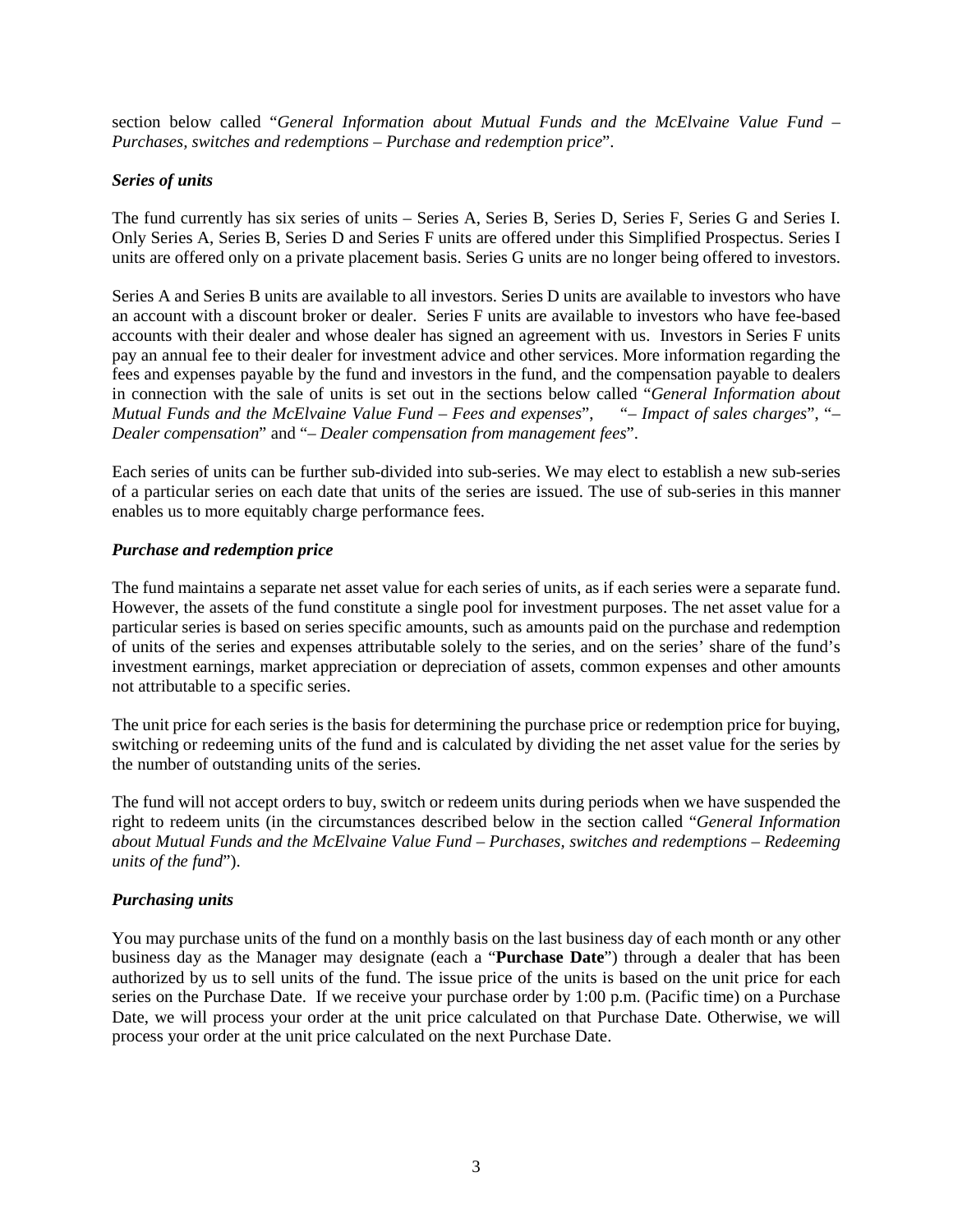Investors purchasing units of the fund are required to make a minimum initial investment of \$1,000. The minimum amount for additional investments is \$1,000. It is within our sole discretion to change or waive the minimum investment amounts at any time and from time to time.

When you buy units of the fund, you have to include full payment for your units with your order. Your dealer must send us your payment within two business days of the applicable Purchase Date.

If we do not receive payment in full within the time limit described above or if a cheque is returned because of insufficient funds, the units that you bought will be redeemed on the next Redemption Date (defined below). If the units are redeemed for more than you paid, the fund keeps the difference. If the units are redeemed for less than you paid, we will charge your authorized dealer for the difference plus any costs. Your authorized dealer may, in turn, charge you for these amounts.

We may refuse any order to buy units within one business day of receiving it. If your order is refused, your money will be returned to you in full.

# <span id="page-5-0"></span>*Switching*

A switch is a transfer of your investment in the fund from one series of units to another series of units. You may generally switch units of one series for units of another series on a Purchase Date if you are eligible to purchase the new series. If we receive your order to switch series by 1:00 p.m. (Pacific time) on a Purchase Date, we will complete the redesignation of your units based on the net asset value per unit of each series on that Purchase Date. Otherwise, we will complete the redesignation based on the net asset value per unit of each series on the next Purchase Date.

If you hold Series A or Series B units of the fund in an account with a discount broker, your units will not be automatically switched into Series D. Should you wish to switch your units of the fund into Series D, it is your sole responsibility to instruct your discount broker to do so.

#### <span id="page-5-1"></span>*Redeeming units*

To redeem units of the fund, you should contact your authorized dealer.

Units of the fund can be redeemed on a monthly basis on the last business day of each month or any other business day the Manager may designate (each a "**Redemption Date**"). If we receive your redemption order by 1:00 p.m. (Pacific time) on a Redemption Date, we will process your order at the unit price calculated on that Redemption Date. Otherwise, we will process your order at the unit price calculated on the next Redemption Date.

When you redeem units of the fund, your money will be sent to you within two business days of the applicable Redemption Date if:

- the fund has received the instructions necessary to complete the transaction; and
- any payment for buying the same units that you are redeeming has cleared.

We have the right, exercisable at any time at our discretion, to require you to redeem your units. We will provide you with written notice of our decision to require you to redeem your units at least five days prior to the date on which the redemption will occur.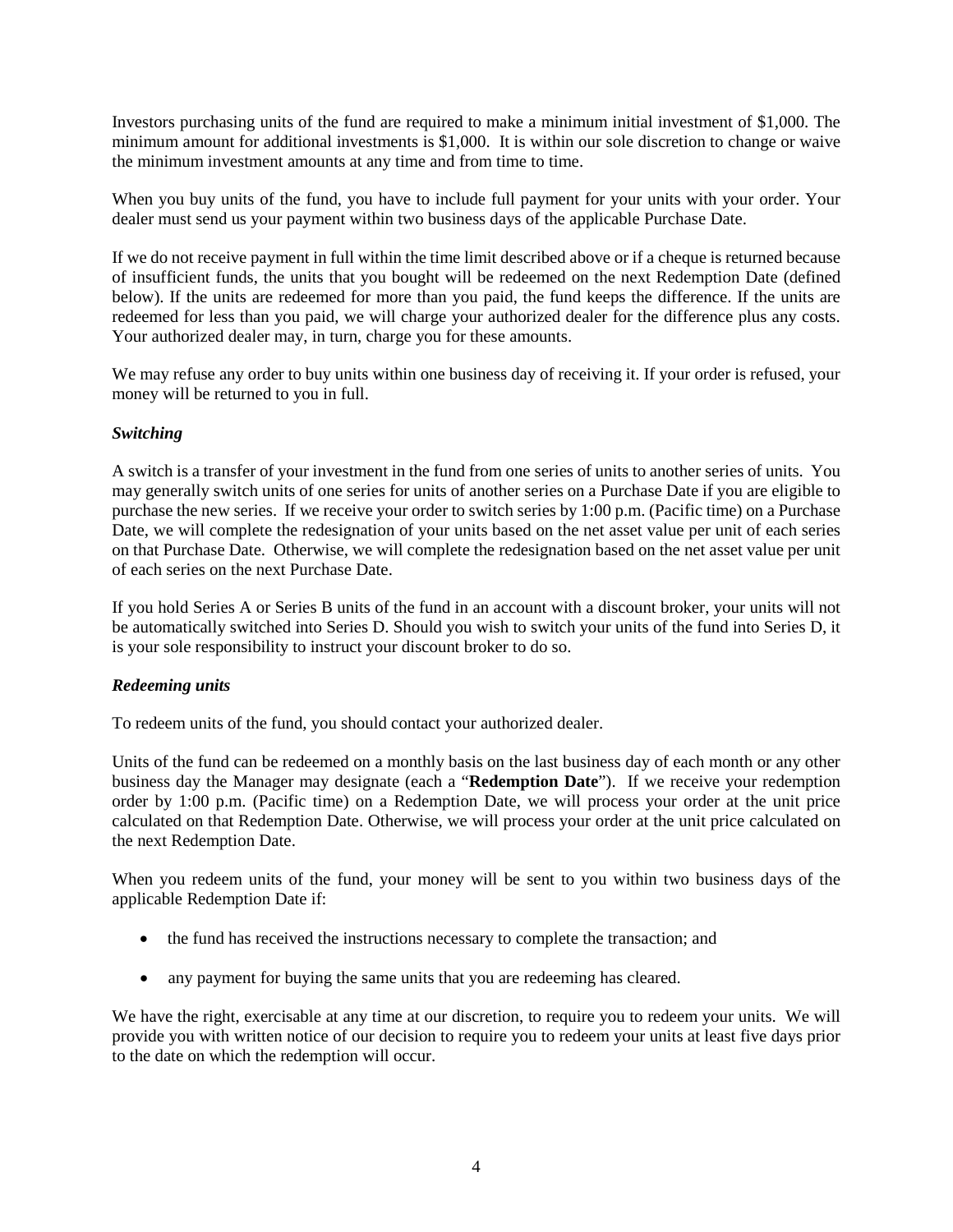If we do not receive all documentation that we need to process your redemption order within 10 business days after the Redemption Date, on that  $10<sup>th</sup>$  business day (or, if that  $10<sup>th</sup>$  business day is not a Purchase Date, on the next Purchase Date) we will purchase an equivalent number of units of the fund as have been redeemed, and we will apply the redemption proceeds to the payment of the purchase price of such units. If the purchase price of such units is less than the redemption proceeds, the fund will keep the difference. If, however, the unit price has increased since the Redemption Date such that the redemption proceeds are less than the purchase price of such units, your dealer will be required to pay the fund the amount of the deficiency and will be entitled to collect this amount plus expenses and interest from you.

In exceptional circumstances, we may temporarily suspend your right to redeem your units. We will only do this if:

- normal trading is suspended on an exchange where more than half of the fund's total assets by value are traded; or
- we have permission from the applicable securities regulatory authority.

#### <span id="page-6-0"></span>*Short-term trading*

Short-term trading in units of the fund can have an adverse effect on the fund. Such trading can disrupt portfolio management strategies, harm performance and increase fund expenses for all unitholders, including long-term unitholders who do not generate these costs.

We have adopted policies and procedures intended to detect and deter short-term trading. For example, we may cancel or refuse to process purchases if we believe that you have engaged in excessive short-term trading. In addition, if units of the fund are redeemed within 90 days of purchase, the fund may, at our discretion, retain an amount equal to 2% of the net asset value of the units being redeemed. More information regarding the fees and expenses payable by the fund and investors in the fund is set out in the section below called "*General Information about Mutual Funds and the McElvaine Value Fund – Fees and expenses*".

While these policies and procedures are intended to deter short-term trading, we cannot ensure that such trading will not occur.

#### <span id="page-6-1"></span>**Fees and expenses**

A brief description of the fees and expenses that you may have to pay if you invest in the fund is set out below. Most of these fees and expenses are paid by the fund; however, you may have to pay some of these fees and expenses directly. You should be aware that the payment of fees and expenses by the fund will reduce the value of your investment in the fund.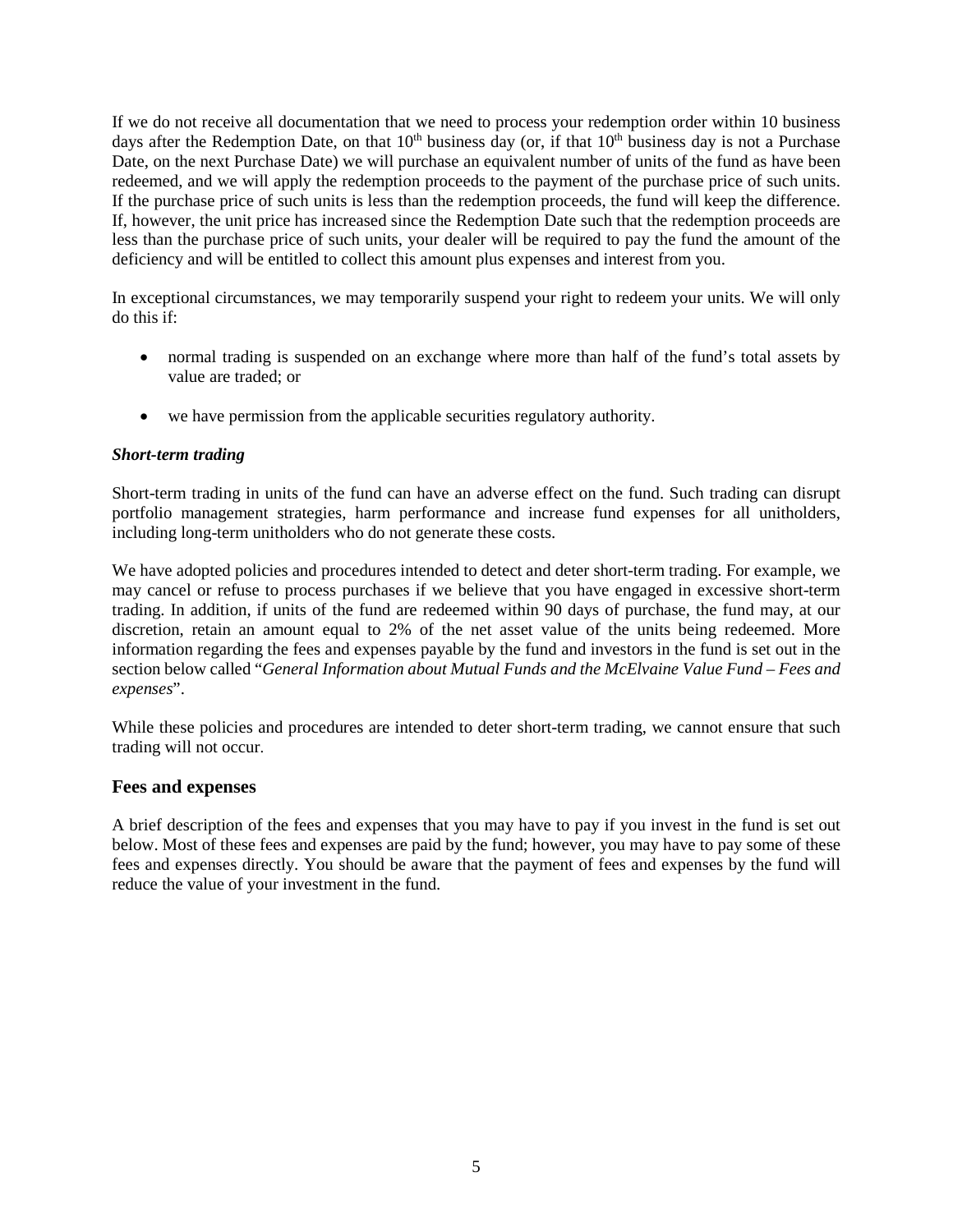<span id="page-7-0"></span>

| <b>Management</b> fee | As Manager of the fund, we are responsible for management of the overall<br>business and affairs of the fund, including providing the fund with all necessary<br>investment management services and clerical, administrative and operational<br>services. In this role, our duties include: (i) investment management, including<br>portfolio security selection and investment; (ii) determination of investment<br>policies, practices, objectives and strategies applicable to the fund, including<br>restrictions on investments; (iii) administrative and other services required by the<br>fund in relation to subscriptions and notices of redemption or transfers; (iv) the<br>offering of units of the fund for sale to prospective purchasers including the<br>authority to enter into arrangements regarding the distribution and sale of units;<br>(v) appointment of fund service providers and custodians; (vi) establishment of<br>general matters of policy; (vii) authorization, negotiation and execution of<br>contractual arrangements relating to the fund; (viii) preparation and filing of all<br>documents required in connection with the issue, sale and distribution of units;<br>and (ix) keeping proper records in relation to our duties. |               |                                                                                                                                                                                                                                                                                                                                                                                                                                                                                                                                                                                                                                                                                                                                                                                                                                   |
|-----------------------|-------------------------------------------------------------------------------------------------------------------------------------------------------------------------------------------------------------------------------------------------------------------------------------------------------------------------------------------------------------------------------------------------------------------------------------------------------------------------------------------------------------------------------------------------------------------------------------------------------------------------------------------------------------------------------------------------------------------------------------------------------------------------------------------------------------------------------------------------------------------------------------------------------------------------------------------------------------------------------------------------------------------------------------------------------------------------------------------------------------------------------------------------------------------------------------------------------------------------------------------------------------------------|---------------|-----------------------------------------------------------------------------------------------------------------------------------------------------------------------------------------------------------------------------------------------------------------------------------------------------------------------------------------------------------------------------------------------------------------------------------------------------------------------------------------------------------------------------------------------------------------------------------------------------------------------------------------------------------------------------------------------------------------------------------------------------------------------------------------------------------------------------------|
|                       | For our services as Manager, we are entitled to receive from the fund a<br>management fee in respect of Series A, Series B, Series D and Series F units of<br>the fund, as set forth below.                                                                                                                                                                                                                                                                                                                                                                                                                                                                                                                                                                                                                                                                                                                                                                                                                                                                                                                                                                                                                                                                             |               |                                                                                                                                                                                                                                                                                                                                                                                                                                                                                                                                                                                                                                                                                                                                                                                                                                   |
|                       |                                                                                                                                                                                                                                                                                                                                                                                                                                                                                                                                                                                                                                                                                                                                                                                                                                                                                                                                                                                                                                                                                                                                                                                                                                                                         | <b>Series</b> | <b>Management</b> fee                                                                                                                                                                                                                                                                                                                                                                                                                                                                                                                                                                                                                                                                                                                                                                                                             |
|                       |                                                                                                                                                                                                                                                                                                                                                                                                                                                                                                                                                                                                                                                                                                                                                                                                                                                                                                                                                                                                                                                                                                                                                                                                                                                                         | Series A      | $1.60\%$ per annum                                                                                                                                                                                                                                                                                                                                                                                                                                                                                                                                                                                                                                                                                                                                                                                                                |
|                       |                                                                                                                                                                                                                                                                                                                                                                                                                                                                                                                                                                                                                                                                                                                                                                                                                                                                                                                                                                                                                                                                                                                                                                                                                                                                         | Series B      | $1.00\%$ per annum                                                                                                                                                                                                                                                                                                                                                                                                                                                                                                                                                                                                                                                                                                                                                                                                                |
|                       |                                                                                                                                                                                                                                                                                                                                                                                                                                                                                                                                                                                                                                                                                                                                                                                                                                                                                                                                                                                                                                                                                                                                                                                                                                                                         | Series D      | $0.85\%$ per annum                                                                                                                                                                                                                                                                                                                                                                                                                                                                                                                                                                                                                                                                                                                                                                                                                |
|                       |                                                                                                                                                                                                                                                                                                                                                                                                                                                                                                                                                                                                                                                                                                                                                                                                                                                                                                                                                                                                                                                                                                                                                                                                                                                                         | Series F      | $0.60\%$ per annum                                                                                                                                                                                                                                                                                                                                                                                                                                                                                                                                                                                                                                                                                                                                                                                                                |
|                       | The management fees are calculated and accrued on each Purchase Date for the<br>purposes of determining the unit price for purchases and redemptions, and are<br>paid by the Fund at the end of each month. The management fees are subject to<br>applicable taxes, including GST or HST.                                                                                                                                                                                                                                                                                                                                                                                                                                                                                                                                                                                                                                                                                                                                                                                                                                                                                                                                                                               |               |                                                                                                                                                                                                                                                                                                                                                                                                                                                                                                                                                                                                                                                                                                                                                                                                                                   |
|                       |                                                                                                                                                                                                                                                                                                                                                                                                                                                                                                                                                                                                                                                                                                                                                                                                                                                                                                                                                                                                                                                                                                                                                                                                                                                                         |               | We may reduce the management fee for certain investors in the fund. Our<br>decision to do this depends on a number of factors, including the size of the<br>investment and our overall relationship with the investor. An amount equal to the<br>difference between the management fee otherwise chargeable and the reduced<br>fee payable will be distributed by the fund to applicable investors. This is called<br>a "management fee distribution". Management fee distributions are automatically<br>reinvested in additional units of the same series of the fund. More information<br>regarding management fee distributions is set out in the section called "General<br>Information about Mutual Funds and the McElvaine Value Fund - Income tax<br>considerations for investors - Units held outside a registered plan". |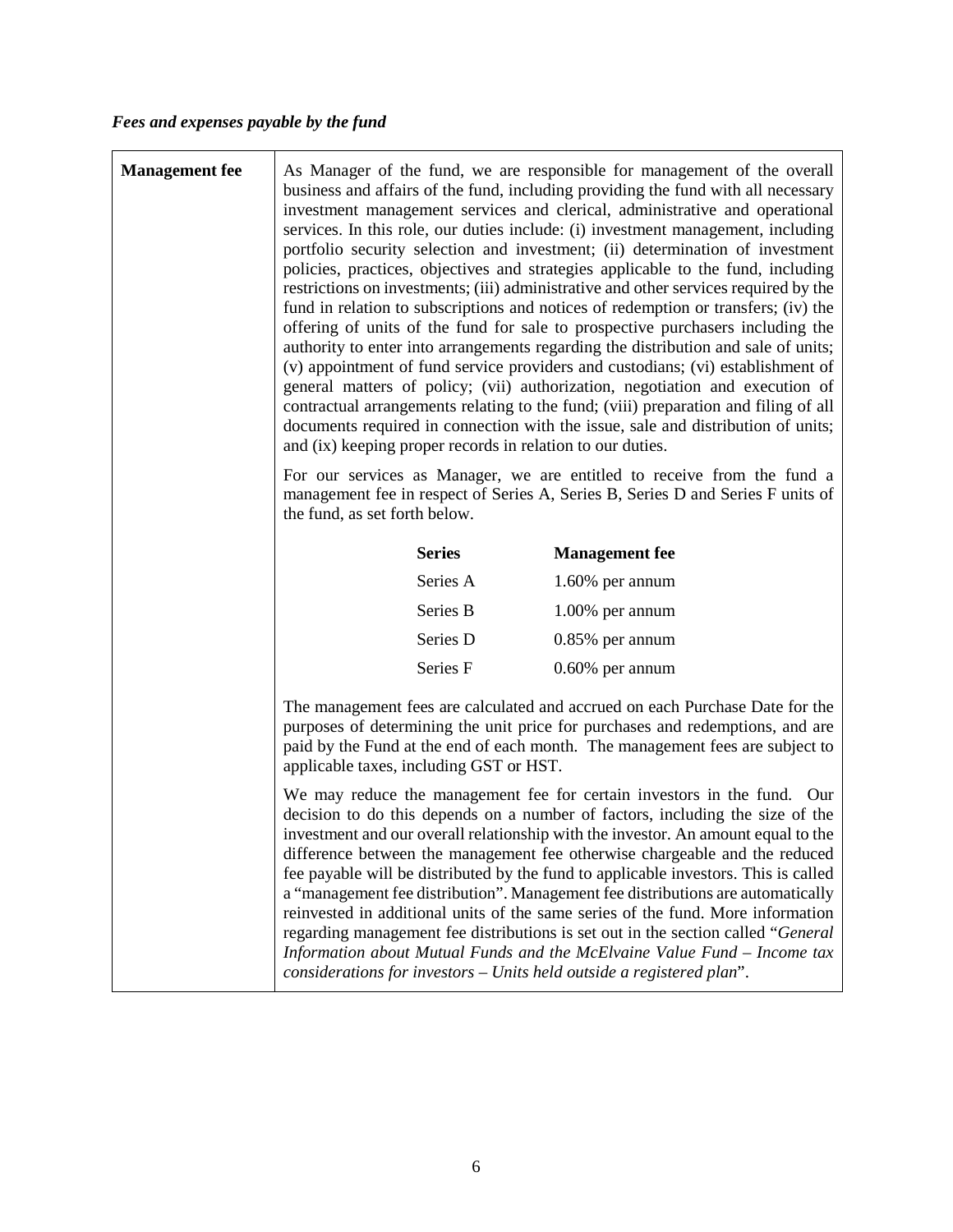| <b>Incentive fee</b> | The fund will pay the Manager an annual performance incentive fee in respect of<br>Series A, Series B, Series D and Series F units of the fund, as set forth below.<br>The performance incentive fee is payable in cash or in units at our discretion and<br>is subject to applicable taxes, including GST or HST.                                                                                                                                                                                                                                                |  |  |
|----------------------|-------------------------------------------------------------------------------------------------------------------------------------------------------------------------------------------------------------------------------------------------------------------------------------------------------------------------------------------------------------------------------------------------------------------------------------------------------------------------------------------------------------------------------------------------------------------|--|--|
|                      | <b>Series A, Series D and Series F units</b>                                                                                                                                                                                                                                                                                                                                                                                                                                                                                                                      |  |  |
|                      | The Manager will receive a performance incentive fee in respect of Series A,<br>Series D and Series F units equal to 20% of the amount by which the net asset<br>value of each unit of the series (or sub-series within the series) on the last business<br>day of June each year (the "Performance Valuation Date") exceeds the<br>applicable High Water Mark (defined below) plus a 6% hurdle.                                                                                                                                                                  |  |  |
|                      | We may establish a new sub-series within Series A, Series D and Series F on each<br>date that units of the series are issued, and we may consolidate sub-series within<br>a particular series from time to time, provided the applicable High Water Mark<br>does not decrease as a result of the consolidation. We use sub-series in this<br>manner to ensure performance incentive fees are charged on an equitable basis.                                                                                                                                       |  |  |
|                      | The "High Water Mark" for a particular series (or sub-series) of units is the<br>greater of (i) the initial net asset value per unit of the series (or sub-series), and<br>(ii) the net asset value per unit of the series (or sub-series) on the Performance<br>Valuation Date in respect of which a performance incentive fee was last paid for<br>the series (or sub-series).                                                                                                                                                                                  |  |  |
|                      | The performance incentive fee for Series A, Series D and Series F units will<br>accrue on each Purchase Date and will be payable annually within 15 business<br>days of the Performance Valuation Date. Upon the redemption of units, the<br>accrued portion of the performance incentive fee in respect of the redeemed units<br>will be payable by the fund within 15 business days of the applicable Redemption<br>Date.                                                                                                                                       |  |  |
|                      | For the purpose of determining the performance incentive fee in respect of Series<br>A, Series D and Series F units, (i) the calculation of the net asset value per unit<br>of a series will be adjusted to include distributions made on units of the series,<br>(ii) appropriate adjustments will be made to address any subdivisions or<br>consolidations of units, and (iii) the 6% hurdle will be pro-rated for periods of<br>less than 12 months, but will not compound annually.                                                                           |  |  |
|                      | <b>Series B units</b>                                                                                                                                                                                                                                                                                                                                                                                                                                                                                                                                             |  |  |
|                      | The Manager is entitled to receive a fee equal to 20% of the amount (if any) by<br>which any increase in the Series B net asset value during the fiscal year (adjusted<br>for contributions and redemptions of Series B units and for any shortfall (as<br>described below) from previous fiscal year exceeds a 6% return (the "Series B<br>Hurdle Rate").                                                                                                                                                                                                        |  |  |
|                      | If in any fiscal year the increase (or decrease) in the Series B net asset value is<br>less than the Series B Hurdle Rate, we will not receive a performance incentive<br>fee for that fiscal year. Furthermore, if the difference between the increase (or<br>decrease) in the net asset value of the fund and the Series B Hurdle Rate is a<br>"shortfall", it will be carried forward to the next fiscal year and, after adjustment<br>for redemptions, deducted in the fee calculation from any increase in the net asset<br>value of the fund for that year. |  |  |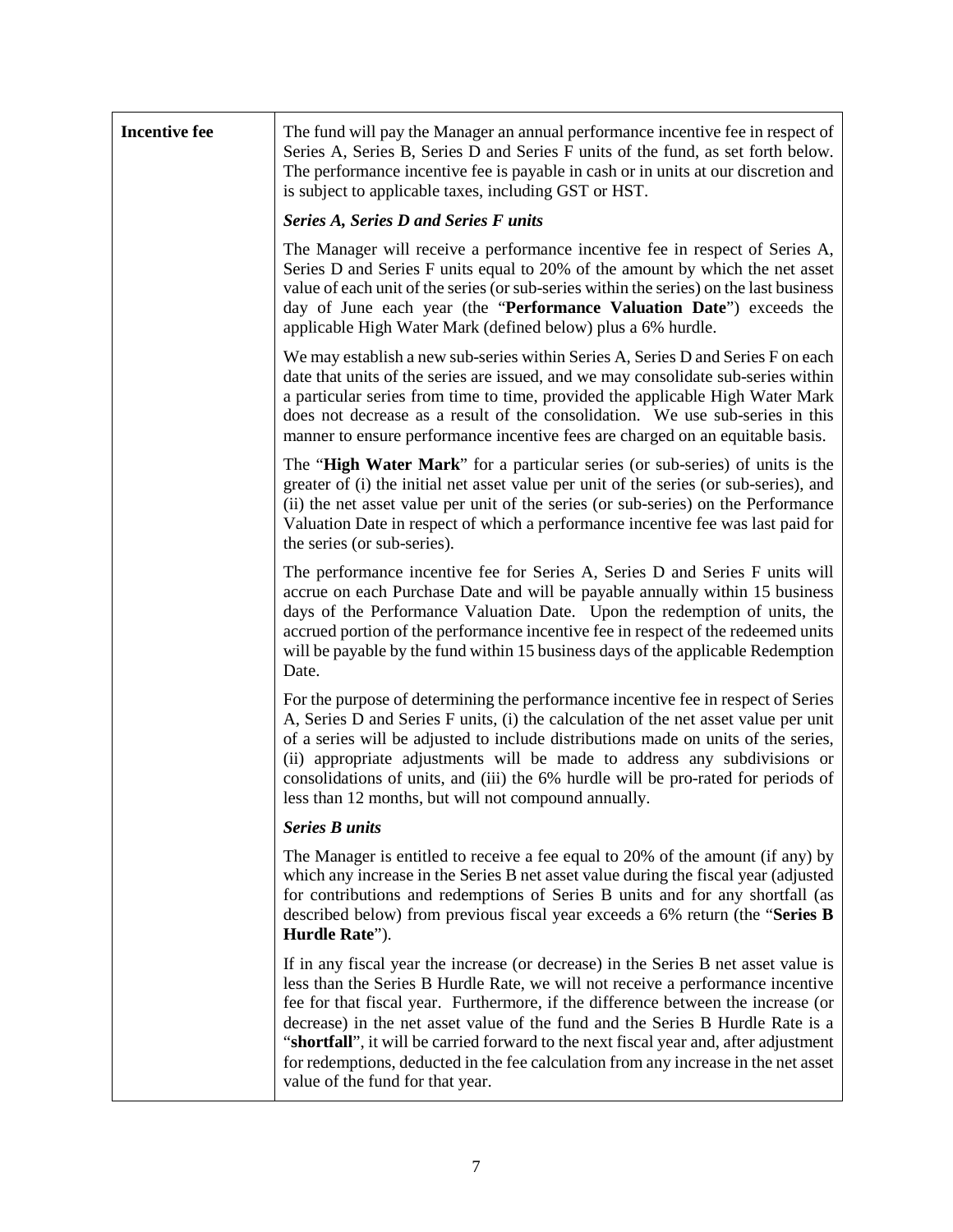|                                                    | The performance incentive fee for Series B units, if any, will be determined on<br>each Purchase Date during a fiscal year for the purposes of calculating the<br>Series B net asset value per unit, but will be paid to us annually within one month<br>of the fiscal year-end of the fund.                                                                                                                                                                                                                                                                                                                                                                                                                                                                                                                                                                                                                                                                                                                                                                                                                                                                                                                                                                                                                                                                                                                                                                                                                                                                                                       |
|----------------------------------------------------|----------------------------------------------------------------------------------------------------------------------------------------------------------------------------------------------------------------------------------------------------------------------------------------------------------------------------------------------------------------------------------------------------------------------------------------------------------------------------------------------------------------------------------------------------------------------------------------------------------------------------------------------------------------------------------------------------------------------------------------------------------------------------------------------------------------------------------------------------------------------------------------------------------------------------------------------------------------------------------------------------------------------------------------------------------------------------------------------------------------------------------------------------------------------------------------------------------------------------------------------------------------------------------------------------------------------------------------------------------------------------------------------------------------------------------------------------------------------------------------------------------------------------------------------------------------------------------------------------|
| <b>Operating expenses</b>                          | The fund is responsible for the payment of all expenses relating to its operation<br>including, but not limited to, brokerage fees and other fees and disbursements<br>relating to the fund's portfolio transactions, applicable taxes, any interests<br>expenses, custody and safekeeping charges, audit and legal fees of the fund, costs<br>and expenses of the independent review committee for the fund (the "IRC") and<br>otherwise incurred in compliance with National Instrument 81-107 Independent<br>Review Committee for Investment Funds ("National Instrument 81-107"), costs<br>of preparing and providing financial statements, unitholder reports and other<br>information to unitholders, costs of preparing and qualifying prospectus and other<br>disclosure documents and forwarding those documents to current unitholders<br>where required by applicable laws, costs of bookkeeping, fund accounting,<br>registry and transfer agent services, expenses of conducting unitholder meetings<br>(expect in circumstances where applicable laws prohibit the fund from bearing<br>the costs of a unitholder meeting) and expenses incurred upon the termination of<br>the fund. The expenses of the fund are allocated amongst the series of units on a<br>series-by-series basis. Each series bears, as a separate series, any expense that<br>can be specifically attributed to that series. Common expenses such as audit and<br>custody fees are allocated amongst all series in the manner we determine to be<br>the most appropriate based on the nature of the expense. |
|                                                    | As noted above, the operating expenses of the fund include the compensation and<br>expenses payable to members of the IRC. The IRC is paid \$20,000 annually,<br>which is comprised of payments of \$8,000 to the Chair of the IRC and \$6,000 to<br>each of the other two IRC members. This may increase if there are more than four<br>meetings per year. Each member of the IRC is also reimbursed for his or her<br>expenses incurred in connection with performing his or her duties as a member<br>of the IRC. A secretariat fee in the amount of \$15,000 per annum for four<br>meetings is paid to Independent Review Inc., an entity that provides secretariat<br>services to the IRC. In addition, an insurance premium of approximately \$5,200<br>per year is paid for coverage required by the IRC.                                                                                                                                                                                                                                                                                                                                                                                                                                                                                                                                                                                                                                                                                                                                                                                   |
| <b>Investments in</b><br>other investment<br>funds | The fund may invest in securities of other mutual funds and exchange traded<br>investment funds. These other investment funds have their own fees and expenses<br>to pay in addition to those paid by the fund. However, the fund will not pay: (i)<br>any management or incentive fees in respect of investments in other investment<br>funds that a reasonable person would believe duplicate a fee payable by the other<br>investment fund for the same service; (ii) any sales fees or redemption fees in<br>relation to the fund's purchases or redemptions of the securities of the other<br>investment funds if the other investment funds are managed by us or one of our<br>affiliates or associates; and (iii) any sales fees or redemption fees in relation to<br>the fund's purchases or redemptions of securities of the other investment funds<br>that, to a reasonable person, would duplicate a fee payable by an investor in the<br>fund.                                                                                                                                                                                                                                                                                                                                                                                                                                                                                                                                                                                                                                         |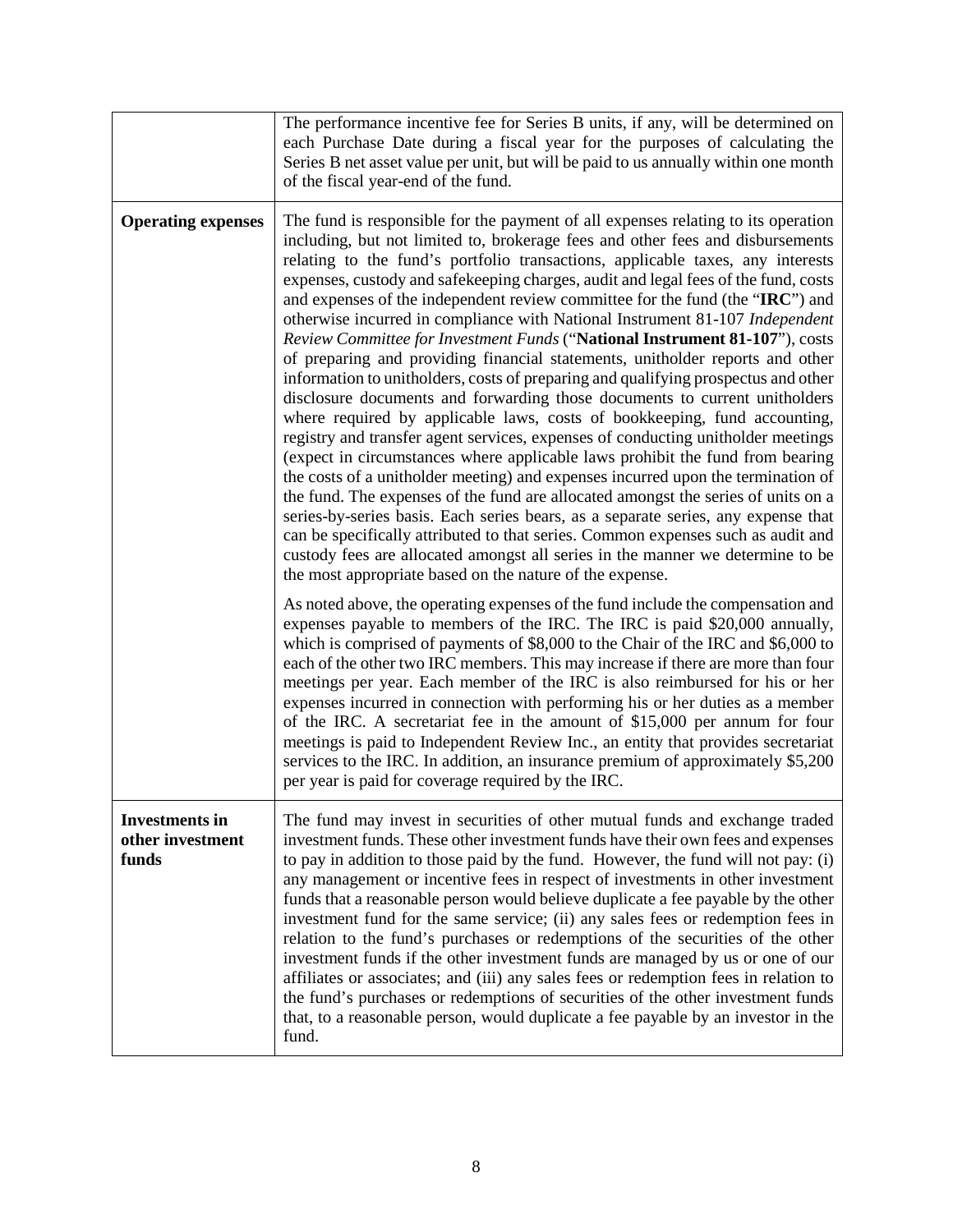#### <span id="page-10-0"></span>*Fees and expenses payable directly by you*

| Sales charges                    | Your dealer may charge you a sales charge, commission or service fee. These<br>charges are negotiated between you and your dealer.                                                                                                                                                                                                                                                                                      |
|----------------------------------|-------------------------------------------------------------------------------------------------------------------------------------------------------------------------------------------------------------------------------------------------------------------------------------------------------------------------------------------------------------------------------------------------------------------------|
| <b>Switch fees</b>               | None                                                                                                                                                                                                                                                                                                                                                                                                                    |
| <b>Redemption fees</b>           | None                                                                                                                                                                                                                                                                                                                                                                                                                    |
| <b>Short-term trading</b><br>fee | If units of the fund are redeemed within 90 days of purchase, the fund may, at<br>our discretion, retain an amount equal to 2% of the net asset value of the units<br>being redeemed. For more information regarding the short-term trading fee see<br>the section above called "General Information about Mutual Funds and the<br>McElvaine Value Fund – Purchases, switches and redemptions – Short-term<br>trading". |
| Registered tax plan<br>fees      | None. Your dealer may charge you a fee. These charges are negotiated between<br>you and your dealer.                                                                                                                                                                                                                                                                                                                    |

# <span id="page-10-1"></span>**Impact of sales charges**

The table below shows the fee you would have to pay under different purchase options if you made an investment of \$1,000 in the fund, if you held that investment for one, three, five or ten years, and you sold your units immediately before the end of each of these time periods:

|                                       | At time of<br>purchase | 1 vear | 3 years | 5 years | 10 years |
|---------------------------------------|------------------------|--------|---------|---------|----------|
| Sales charge option <sup>1</sup>      | n/a                    | n/a    | n/a     | n/a     | n/a      |
| Redemption charge option <sup>1</sup> | n/a                    | n/a    | n/a     | n/a     | n/a      |
| No-load option $2$                    | \$0                    | \$0    | \$0     | \$0     | \$0      |

<sup>1</sup> There is no sales charge option or redemption charge option when you buy units of the fund.

 $2$  This is the only purchase option when you buy units of the fund.

# <span id="page-10-2"></span>**Dealer compensation**

#### <span id="page-10-3"></span>*Commissions*

When you purchase units through an authorized dealer, your dealer may charge you a commission, sales charge or service fee. These charges are negotiated between you and your dealer.

#### <span id="page-10-4"></span>*Trailing commission*

We pay trailing commissions to your dealer with respect to Series A and Series D units. We expect that dealers (other than discount brokers) will pay a portion of these commissions to investment professionals for services they provide to their clients. These commissions are generally calculated as a percentage of the average daily net asset value of Series A and Series D units held by the dealer's clients or by the dealer on behalf of its clients. The maximum annual trailing commission is 1.00% for the Series A units and 0.25% for Series D units. These commissions are paid by us and not the fund, and therefore any portion of these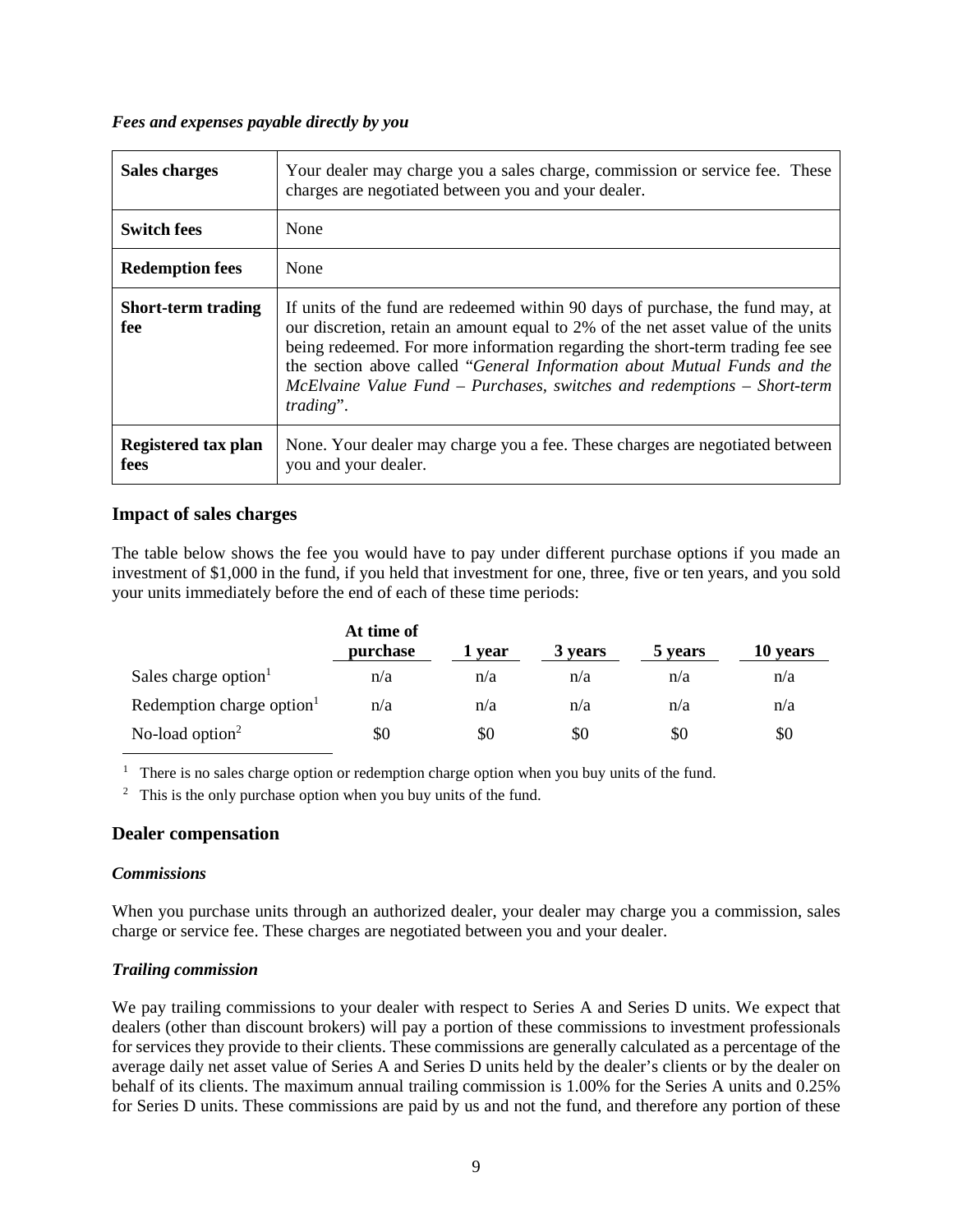commissions that are not paid to dealers will be retained by us. We may change the terms of these commissions. No trailing commissions are payable with respect to Series B and Series F units.

Although Series A units of the fund are not intended to be sold through discount brokers, to the extent that they are transferred to and held at a discount broker we would also pay trailing commissions to the discount broker for the Series A units held in your discount brokerage account.

# <span id="page-11-0"></span>*Equity interests*

No participating dealer or representative of a participating dealer has an equity interest in us.

#### <span id="page-11-1"></span>**Dealer compensation from management fees**

During 2020, no management fees paid to us by the fund were used to fund the payment of trailing commissions and the costs of marketing, promotional or educational activities in connection with the fund.

#### <span id="page-11-2"></span>**Income tax considerations for investors**

The following is a brief discussion of a number of income tax considerations applicable to investors who are individuals, other than a trust, resident in Canada and who hold their units as "capital property" (for the purposes of the *Income Tax Act* (Canada) (the "**Tax Act**")). The discussion below is not exhaustive of all income tax considerations and is not intended to be legal or tax advice to an investor. We encourage investors to obtain independent advice regarding the tax consequences of investing in units, based on their own particular circumstances. A more detailed discussion of these and other issues are set out in the fund's Annual Information Form.

#### <span id="page-11-3"></span>*Units held in a registered plan*

The units of the fund are expected to be, effective at all material times, qualified investments under the Tax Act for registered plans such as:

- Registered retirement savings plans ("**RRSPs**"), including group registered retirement savings plans ("**GRRSPs**"), locked-in retirement savings plans ("**LRSPs**") and locked-in retirement accounts ("**LIRAs**");
- Registered retirement income funds ("**RRIFs**"), including life income funds ("**LIFs**"), locked-in retirement income funds ("**LRIFs**"), prescribed retirement income funds ("**PRIF**") and restricted life income funds ("**RLIFs**");
- deferred profit sharing plans ("**DPSPs**");
- registered education savings plans ("**RESPs**");
- registered disability savings plans ("**RDSPs**"); and
- tax-free savings accounts ("**TFSAs**").

Provided that the annuitant of an RRSP or RRIF, the holder of a TFSA or RDSP, or the subscriber of an RESP, deals at arm's length with the fund, and does not have a "significant interest" (within the meaning of the Tax Act) in the fund, units of the fund will not be a prohibited investment under the Tax Act for that RRSP, RRIF, TFSA, RDSP or RESP. Units of the fund will also not be a prohibited investment for an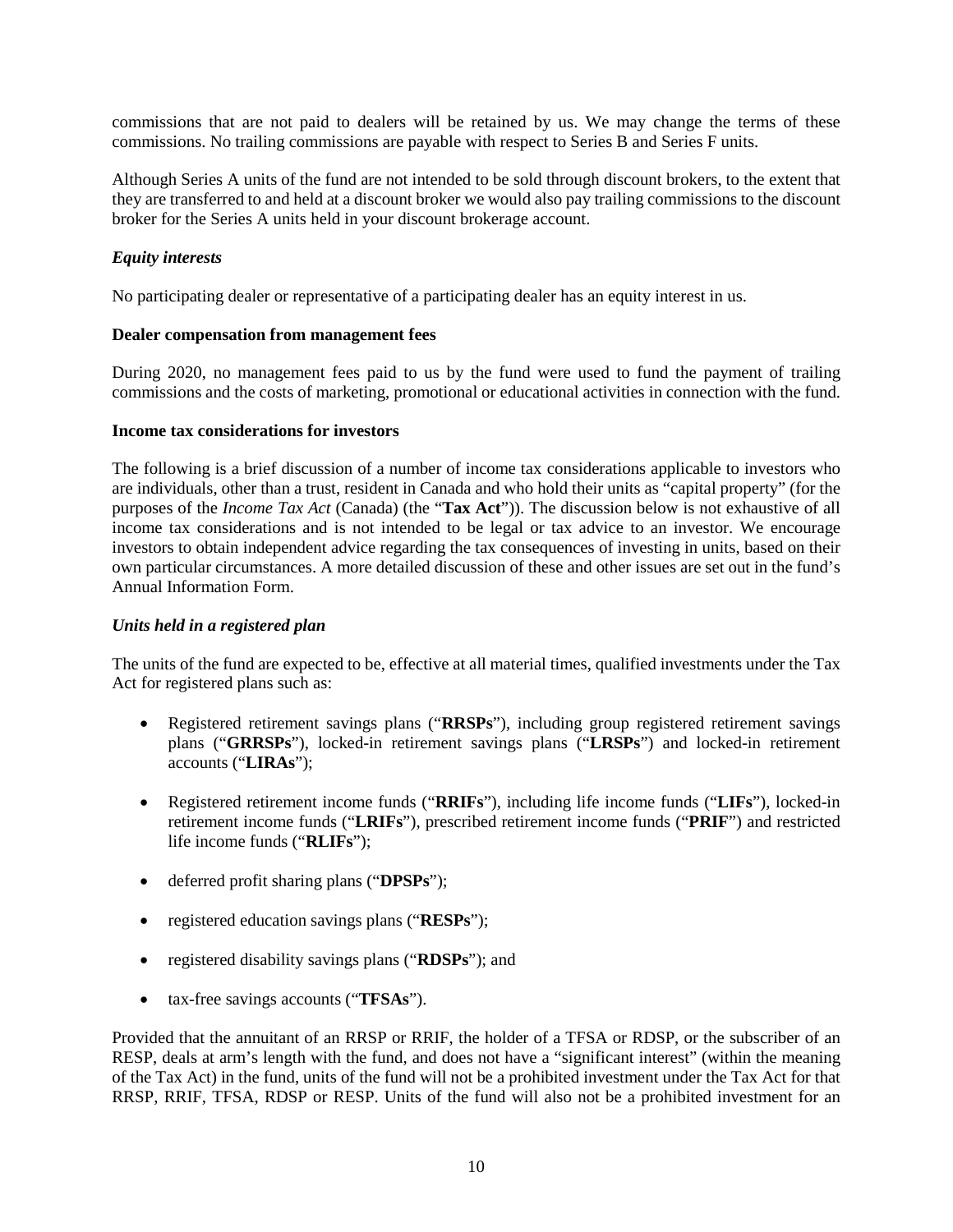RRSP, RRIF, TFSA, RDSP or RESP if the units are "excluded property" under the Tax Act for that RRSP, RRIF, TFSA, RDSP or RESP. Annuitants of RRSPs and RRIFs, holders of TFSAs and RDSPs, and subscribers of RESPs should consult their tax advisors as to whether units of the fund would be a prohibited investment under the Tax Act in their particular circumstances.

If units of the fund are held in a registered plan, distributions from the fund and capital gains from a disposition of the units are generally not subject to tax under the Tax Act until withdrawals are made from the plan (withdrawals from TFSAs, and refunds of contributions from an RESP, are not subject to tax).

# <span id="page-12-0"></span>*Units held outside a registered plan*

If you hold units of the fund outside of a registered plan, you will be required to include in computing your income for tax purposes the amount of the net income and the taxable portion of the net capital gains paid or payable to you by the fund in the year (including by way of management fee distributions), whether you receive these distributions in cash or they are reinvested in additional units. Management fee distributions are first made out of net income and net capital gains, and then out of capital. If the appropriate designations are made by the fund, distributions of net taxable capital gains, taxable dividends on shares of taxable Canadian corporations and foreign source income of the fund paid or payable to you by the fund will effectively retain their character and be treated as such in your hands. To the extent that the distributions to you by the fund in any year exceed your share of the net income and net capital gains of the fund allocated to you for that year, those distributions (except to the extent that they are proceeds of disposition) will be a return of capital and will not be taxable to you but will reduce the adjusted cost base of your units of the fund.

In most circumstances, distributions of net income and net capital gains are made annually in December. However, distributions can be made at any time in the calendar year at our sole discretion. Management fee distributions are calculated and accrued daily, and are paid out periodically. You will be taxed on distributions of income and capital gains from the fund, even though the income and capital gains accrued to the fund or were realized by the fund before you acquired the units and were reflected in the purchase price of the units. This may be an important consideration if you invest in the fund late in the year.

The fund's portfolio turnover rate indicates how actively the fund's portfolio advisor manages its portfolio investments. A portfolio turnover rate of 100% is equivalent to the fund buying and selling all of the securities in its portfolio once in the course of the year. The higher the fund's portfolio turnover rate in a year, the greater the trading costs payable by the fund in the year, and the greater the chance that you will receive a distribution from the fund that must be included in your income for tax purposes for that year.

If you dispose of a unit, whether by redemption or otherwise, a capital gain (or a capital loss) will be realized to the extent that the proceeds of disposition, less any costs of disposition, are greater (or less) than the adjusted cost base of the unit. Changing units of one series of the fund into units of another series of the fund will not result in a disposition. One-half of a capital gain (or a capital loss) is generally included in determining your taxable capital gain (or allowable capital loss).

In general, the aggregate adjusted cost base of your units of a series of the fund equals:

- your initial investment in the fund (including any sales charges paid) plus
- the cost of any additional investments in the fund (including any sales charges paid) plus
- reinvestment distributions (including management fee distributions) minus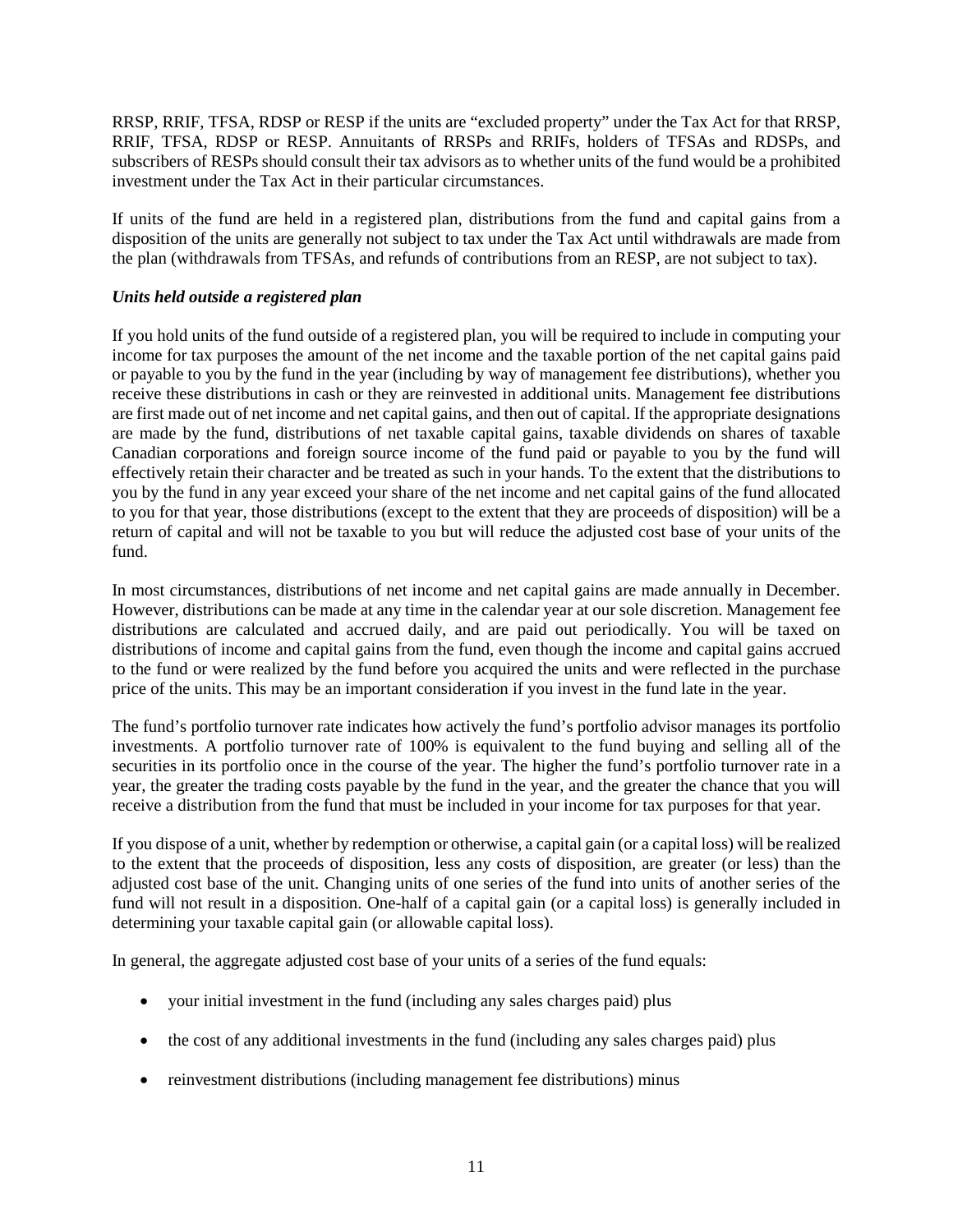- the capital returned in any distributions minus
- the adjusted cost base of any previous redemptions.

The adjusted cost base to you of a unit of a series of the fund will generally be determined by reference to the average adjusted cost base of all units of the series of the fund held by you at the time of the disposition.

If you hold units outside of a registered plan, we will issue a tax statement to you each year identifying the taxable portion of your distributions and returns of capital, if any. You should keep detailed records of the purchase cost, sales charges and distributions related to your units as this is the only way to accurately calculate the adjusted cost base of those units.

#### <span id="page-13-0"></span>*Tax information reporting*

Pursuant to the Intergovernmental Agreement for the Enhanced Exchange of Tax Information under the Canada-U.S. Tax Convention entered into between Canada and the U.S. (the "**IGA**"), and related Canadian legislation, the fund and/or registered dealers are required to report certain information with respect to unitholders who are U.S. residents and U.S. citizens (including U.S. citizens who are residents or citizens of Canada), and certain other "U.S. Persons" as defined under the IGA (excluding registered plans such as RRSPs), to the Canada Revenue Agency ("**CRA**"). It is expected that the CRA will then exchange the information with the U.S. Internal Revenue Service.

In addition, to meet the objectives of the Organization for Economic Co-operation and Development Common Reporting Standards ("**CRS**"), the fund and/or registered dealers will be required under Canadian legislation to identify and report to the CRA information relating to unitholders in the fund who are resident in a country outside Canada and the U.S. (excluding registered plans such as RRSPs). It is expected that the CRA will provide that information to the tax authorities of the relevant jurisdiction that has adopted the CRS.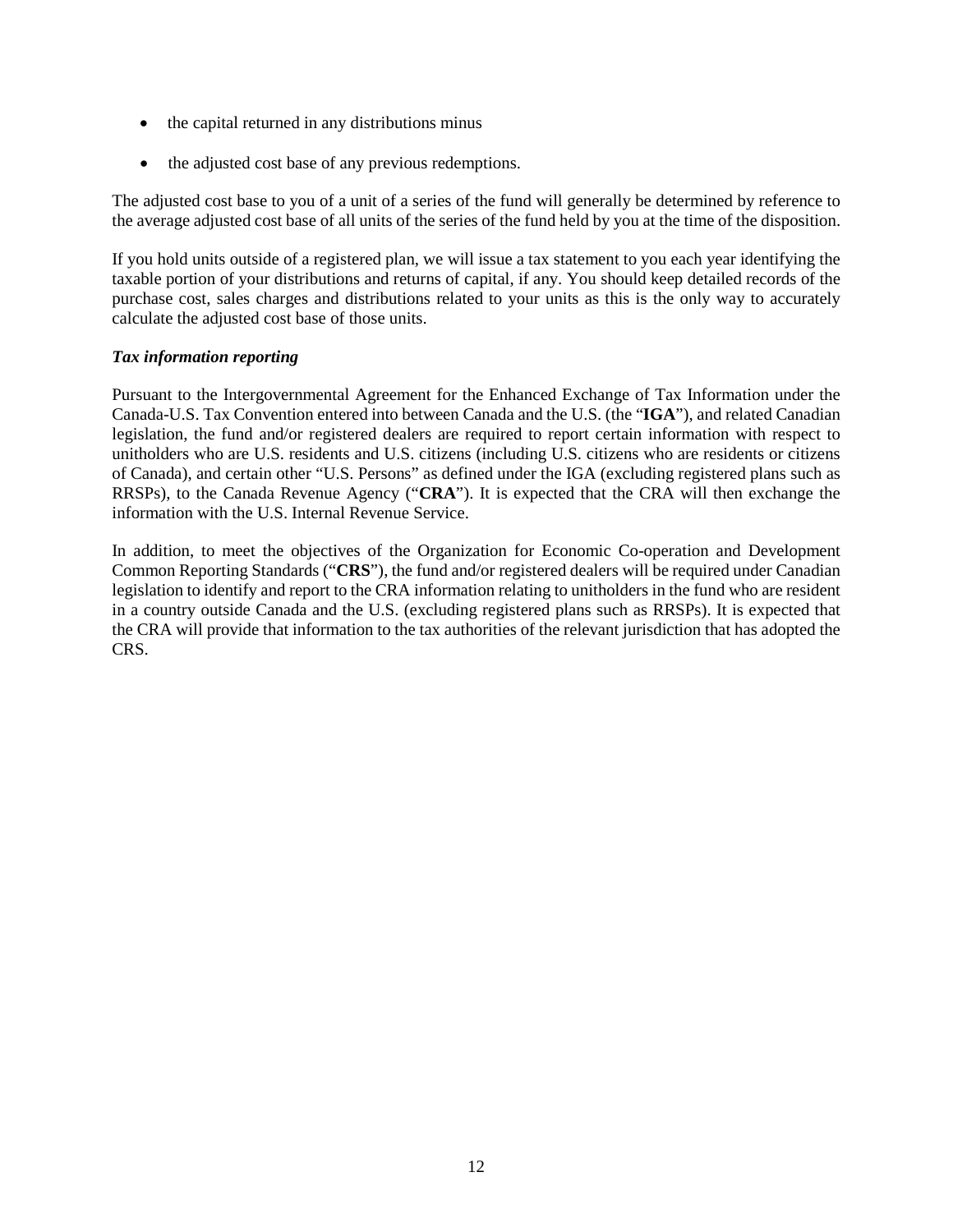# <span id="page-14-0"></span>**SPECIFIC INFORMATION ABOUT THE MCELVAINE VALUE FUND**

| <b>Role / Provider</b>                                                                                                    | <b>Services provided</b>                                                                                                                                                                                                                                                                                                         |
|---------------------------------------------------------------------------------------------------------------------------|----------------------------------------------------------------------------------------------------------------------------------------------------------------------------------------------------------------------------------------------------------------------------------------------------------------------------------|
| <b>Manager</b><br>McElvaine Investment Management Ltd.<br>301-1321 Blanshard Street<br>Victoria, British Columbia V8W 0B6 | As manager of the fund, we manage the overall business<br>and affairs of the fund and administer or arrange for the<br>administration of the day-to-day operations of the fund.                                                                                                                                                  |
| <b>Trustee</b><br>McElvaine Investment Management Ltd.<br>Victoria, British Columbia                                      | As trustee, we hold the legal title to the fund's<br>investments in trust for unitholders.                                                                                                                                                                                                                                       |
| <b>Portfolio Advisor</b><br>McElvaine Investment Management Ltd.<br>Victoria, British Columbia                            | As the portfolio advisor, we are responsible for<br>managing the investment portfolio of the fund.                                                                                                                                                                                                                               |
| <b>Custodian</b><br><b>RBC</b> Investor Services Trust<br>Toronto, Ontario                                                | As custodian, RBC Investor Services Trust (or its sub-<br>custodians) holds the fund's cash and investments in<br>safekeeping on behalf of the fund. RBC Investor<br>Services Trust is independent of us.                                                                                                                        |
| Recordkeeper<br>SS&C Fund Administration Company<br>Toronto, Ontario                                                      | As recordkeeper and administrator of the fund, SS&C<br>Fund Administration Company processes all the<br>purchases and redemptions of units of the fund, keeps a<br>register of all investors and prepares and maintains<br>certain other records required by the fund. SS&C Fund<br>Administration Company is independent of us. |
| <b>Auditor</b><br>KPMG LLP, Chartered Professional<br><b>Accountants</b><br>Vancouver, British Columbia                   | KPMG LLP, Chartered Professional Accountants, is<br>responsible for auditing the annual financial statements<br>of the fund. The auditor is independent with respect to<br>us within the meaning of the Rules of Professional<br>Conduct of the Chartered Professional Accountants of<br>British Columbia.                       |

# <span id="page-14-1"></span>**Organization and management of the McElvaine Value Fund**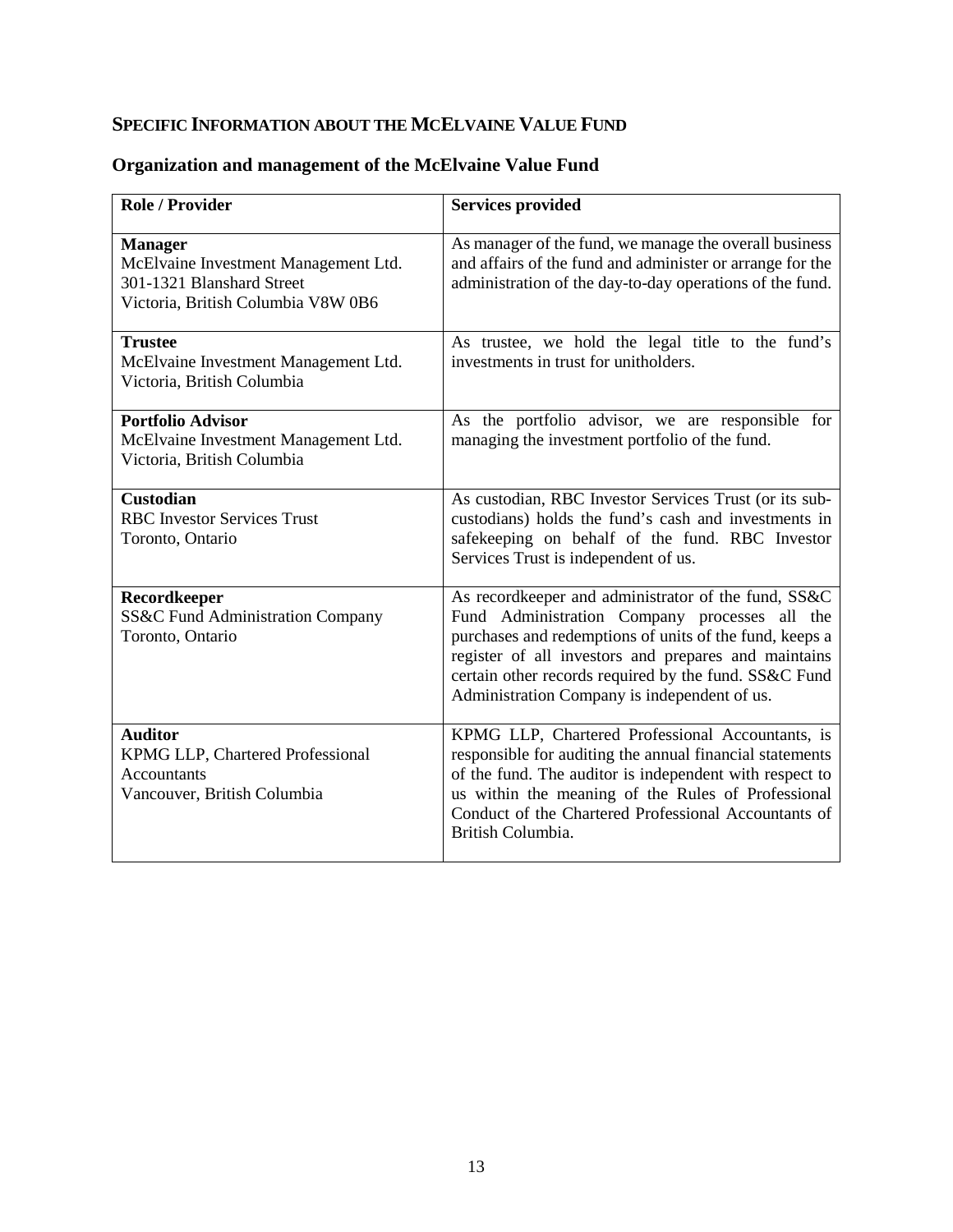| <b>Role / Provider</b>              | <b>Services provided</b>                                                                                                                                                                                                                                                                                                                                                                                                                                                                                                                                                                                                                                                                                                                                                                                                                                                                                                                                                                                                                                                                                                                                                                                    |
|-------------------------------------|-------------------------------------------------------------------------------------------------------------------------------------------------------------------------------------------------------------------------------------------------------------------------------------------------------------------------------------------------------------------------------------------------------------------------------------------------------------------------------------------------------------------------------------------------------------------------------------------------------------------------------------------------------------------------------------------------------------------------------------------------------------------------------------------------------------------------------------------------------------------------------------------------------------------------------------------------------------------------------------------------------------------------------------------------------------------------------------------------------------------------------------------------------------------------------------------------------------|
| <b>Independent Review Committee</b> | In accordance with National Instrument 81-107, we<br>have established an independent review committee for<br>the fund (defined above as the "IRC"). The mandate of<br>the IRC is to review and provide us with input on any of<br>our policies and procedures that deal with conflict of<br>interest matters, and to review and provide a decision to<br>us with respect to conflict of interest matters referred by<br>us to the IRC. A conflict of interest matter is any matter<br>in which our interests may be such that they conflict, or<br>could be perceived to conflict, with our obligation to act<br>in the best interest of the fund. The IRC is composed of<br>three members. Each IRC member is independent<br>within the meaning of National Instrument 81-107.<br>The IRC will prepare, at least annually, a report of its<br>activities for you, which will be available on our website<br>at www.avaluefund.com. You can also obtain a copy of<br>the report at your request and at no cost by contacting<br>us by e-mail at info@avaluefund.com. Additional<br>information about the IRC, including the names of its<br>members, is available in the fund's Annual Information<br>Form. |

.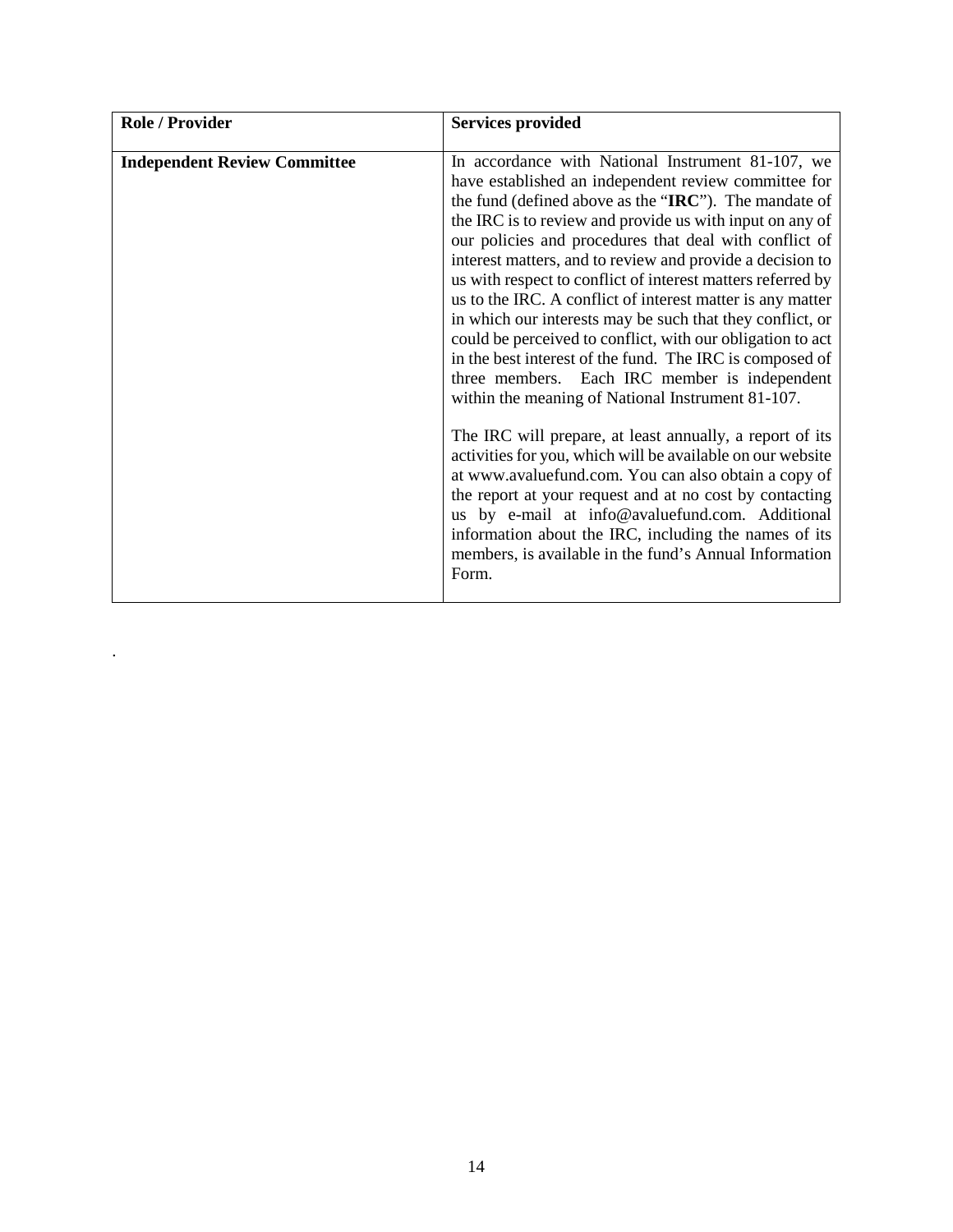# <span id="page-16-0"></span>**Fund details**

| <b>Fund type</b>          | Global equity alternative fund                                                                                                                                                  |
|---------------------------|---------------------------------------------------------------------------------------------------------------------------------------------------------------------------------|
| <b>Type of securities</b> | Series A, Series B, Series D and Series F trust units                                                                                                                           |
| <b>Start date</b>         | Series $A - April 1, 2021$<br>Series B – December 23, 2019*<br>Series $D$ – February 3, 2020<br>Series $F - January 2, 2020$                                                    |
| <b>Eligibility</b>        | Units of the fund are qualified investments for RRSPs (including<br>GRRSPs, LRSPs and LIRAs), RRIFs (including LIFs, LRIFs,<br>PRIFs and RLIFs), DPSPs, RESPs, RDSPs and TFSAs. |

\* Series B units of the fund were previously offered on a private placement basis from September 27, 1996 to December 23, 2019.

# <span id="page-16-1"></span>**What does the fund invest in?**

#### <span id="page-16-2"></span>*Investment objectives*

The fundamental investment objective of the fund is to provide long-term capital appreciation by acquiring primarily securities that are trading below their intrinsic value, as determined by Tim McElvaine.

Under applicable securities laws and the trust agreement governing the fund, the fundamental investment objective of the fund may only be changed with the approval of a majority of unitholders at a meeting called for that purpose. However, we may change the investment strategies described below at our discretion.

The fund falls within the definition of an "alternative mutual fund" set out in National Instrument 81-102 *Investment Funds* ("**National Instrument 81-102**"). As an alternative mutual fund, the fund is permitted to use strategies generally prohibited by other types of mutual funds. These strategies include the ability to invest up to 20% of the fund's net asset value in securities of a single issuer, either directly or through the use of specified derivatives, and the ability to use leverage through cash borrowing (up to 33% of the fund's net asset value) and short sales (up to 50% of the fund's net asset value). However, the fund's aggregate gross exposure to these sources of leverage must not exceed 50% of the fund's net asset value, as calculated in accordance with section 2.9.1 of National Instrument 81-102.

#### <span id="page-16-3"></span>*Investment strategies*

#### *Investment philosophy*

Our investment philosophy is "to make all the money on the purchase". As an investor, we believe one of the few things we can control is the price we are willing to pay. Therefore, when we are selecting investments, we focus on what we are getting and at what price we are prepared to act. Our intention is to invest only where the difference between the value of the investment and the price we pay gives us a margin of safety.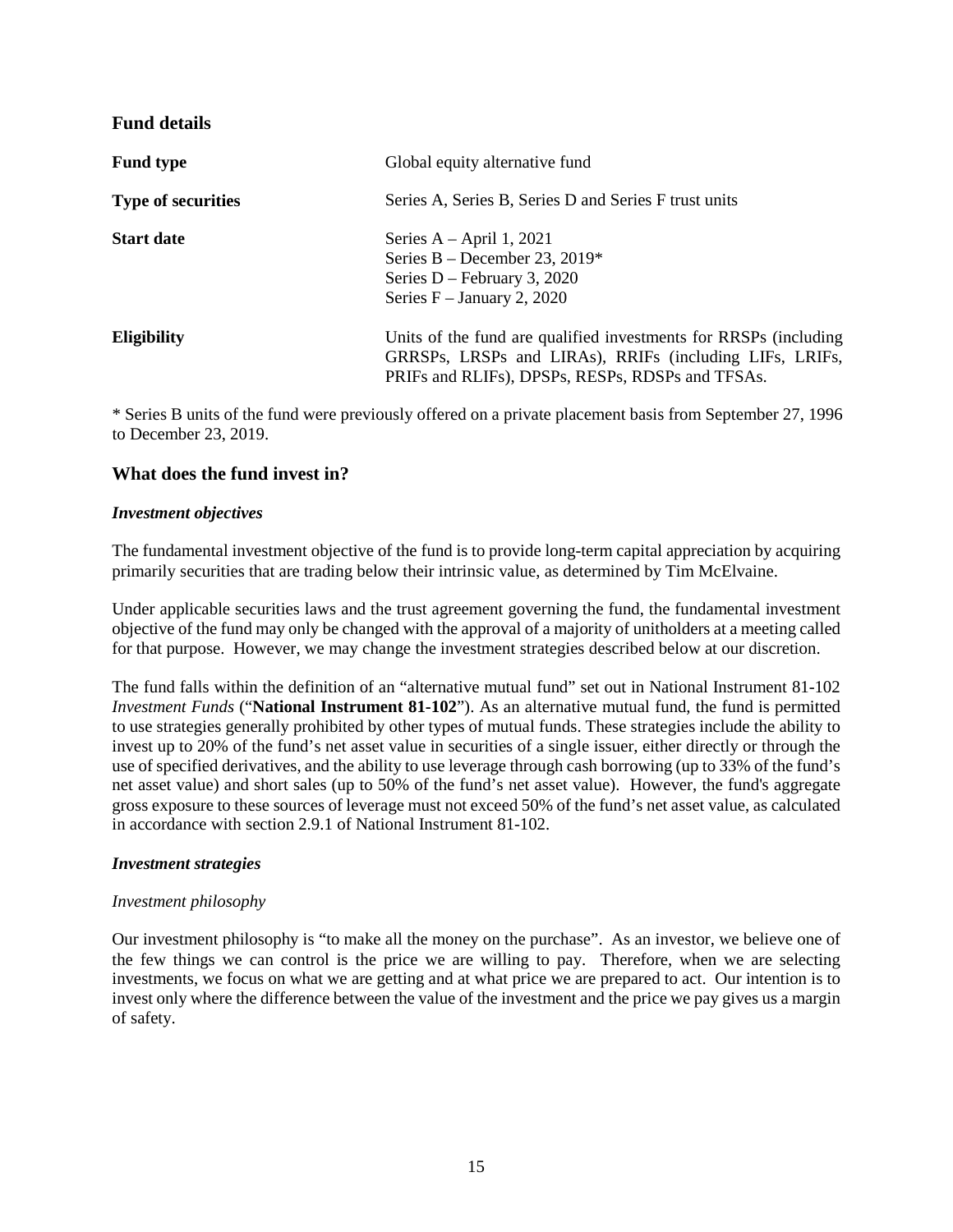Our investment approach is centered on four items. We prefer to invest when we have:

- (a) a competitive advantage when making the investment (such as a seller who does not care about the price they are getting);
- (b) observable investment value that exceeds the share price at the time of purchase (no financial spreadsheet gymnastics involved);
- (c) a financial position ideally combined with strategic position that provides staying power; and
- (d) a board of directors and management team that is owner-focused.

Our process does not involve macro forecasting or economic predictions beyond assuming reversion to the mean at some point.

All investment decisions for the fund are made by Tim McElvaine. Tim is an officer and director of the Manager and has over 28 years of investment management experience. Additional information about Tim, including a description of his relevant experience is available in the fund's Annual Information Form.

#### *Investment policies*

We intend to invest the fund's assets primarily in common shares of publicly-traded companies. However, we may make any type of investment that we believe is consistent with the fund's investment objective, including investments in debt securities, preferred shares, convertible securities, securities of private companies, options, futures, currency instruments, precious metal certificates or bullion. These other investments may include short sale of various financial instruments either separately in an attempt to derive gain, or as part of a hedging program or strategy. There will be periods of time where a substantial portion of the fund's assets will be held in the form of cash, short-term money market instruments or other fixed income instruments. This may occur due to a lack of investment opportunities because of equity security price levels, or adverse business conditions and prospects.

Over time, the assets of the fund will primarily be invested as follows:

#### Marketable securities

The largest category of investments by the fund will be marketable securities, primarily in the form of common shares in businesses that are consistent with our investment philosophy. We expect that the majority of the fund's investments will be in companies whose securities are trading below their intrinsic value. The number of actual investment positions at any one time will vary. However, we may invest up to 20% of the fund's assets in a single investment or issuer.

#### Risk arbitrage

We may also engage in some risk arbitrage investing (sometimes referred to as "workouts"). Risk arbitrage investing involves the pursuit of profits from an announced corporate event, such as the sale of a company, a merger, a recapitalization, a reorganization, a liquidation or a self-tender. The financial results from this type of investment approach depend more on corporate action than on overall stock market behaviour.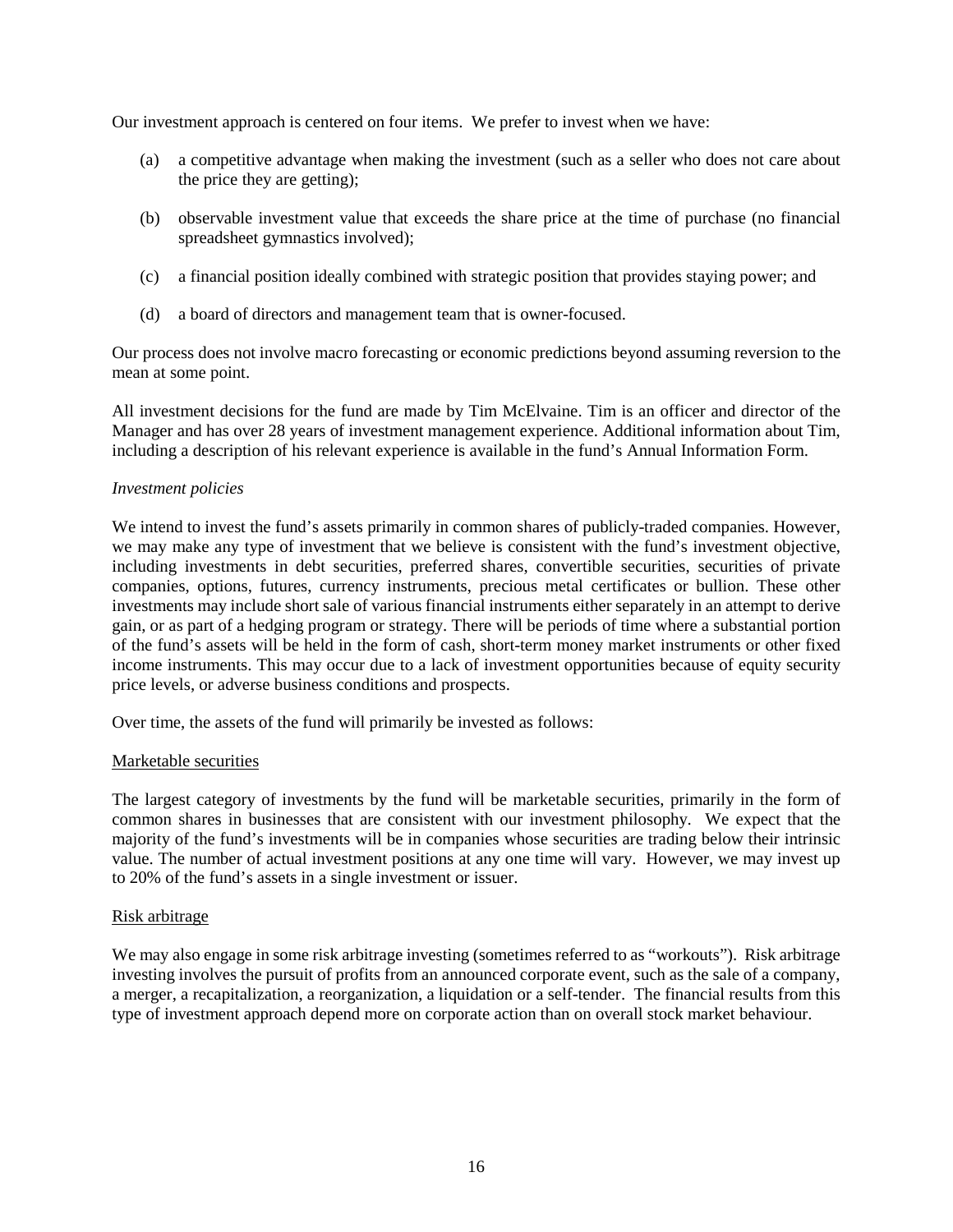For this type of investing, the factors we consider include:

- how likely is it that the promised event will indeed occur;
- how long the fund's funds will be locked-up;
- what chance is there that something still better will transpire (for example, the emergence of a competing take-over bid); and
- what will happen if the event does not take place (for example, regulatory action or difficulties in obtaining financing).

Risks associated with arbitrage investments may be reduced through hedging.

The gross profits to the fund from most arbitrage investments will appear quite small. However, the predictability of the return coupled with a short holding period tends to produce acceptable annual rates of return.

#### Illiquid assets

Periodically, circumstances may arise when we believe it would be beneficial for the fund to purchase illiquid assets, such as unlisted securities. However, the fund will not purchase illiquid assets if immediately after the purchase, more than 10% of its net asset value would be made up of illiquid assets.

#### **Derivatives**

Subject to the restrictions described below, we may, in our discretion, invest in or use derivatives, such as options, forwards and futures contracts, for hedging and non-hedging purposes in a manner consistent with the fund's investment objective and permitted by applicable securities laws. Options contracts are agreements that give the buyer the right, but not the obligation, to buy or sell certain securities within a certain time period, at a specified price. Futures or forward contracts are agreements made today to buy or sell a particular currency, security or market index on a specific day in the future at a specified price. The fund may use derivatives as long as the use of derivatives is consistent with the fund's investment objective and is permitted by applicable securities laws.

In particular, we may invest the fund's assets in or use derivative instruments, among other things:

- to offset or reduce a risk associated with investments including currency value fluctuations, stock market risks and interest rate changes;
- to position the portfolio so that it may profit from movements in financial markets;
- to reduce transaction costs, achieve greater liquidity, create effective exposure to international financial markets or increase speed and flexibility in making portfolio changes; and
- to seek to enhance the returns to the portfolio, including seeking to reduce the potential for loss or accepting a more certain lower return rather than seeking a less certain higher potential return.

We may make use of clearing corporation options, futures contracts, options on futures, over the counter ("**OTC**") options, forward contracts, debt like securities and listed warrants for hedging, and non-hedging purposes. The fund may also write exchange-traded or OTC-traded put or call options.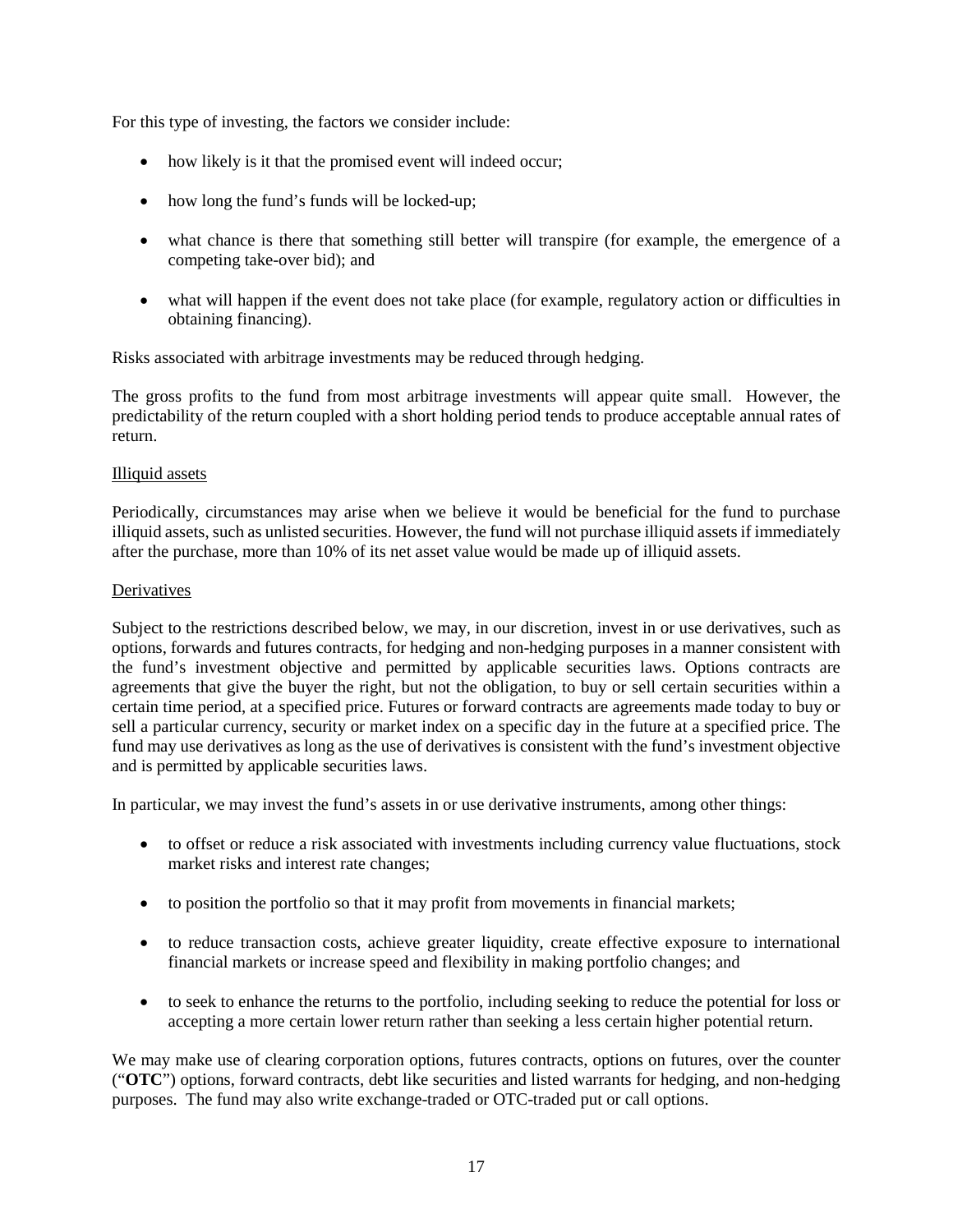Without prior consent of unitholders, we will not, for non-hedging purposes, invest more than 20% of the value of the assets of the fund in derivative instruments.

#### Foreign investments

We may invest up to 100% of the fund's assets in securities of foreign issuers where such investments are consistent with the investment objective of the fund.

#### Securities lending, repurchase and reverse purchase transactions

The fund may enter into securities lending transactions, repurchase transactions and reverse repurchase transactions in a manner consistent with the fund's investment objective and permitted by applicable securities laws.

A securities lending transaction takes place when the fund temporarily lends securities which it owns to another party. The party is typically a securities dealer or a bank that agrees to return an equal number of such securities to the fund at a later date and to pay a fee to the fund for borrowing the securities. While the securities are borrowed, the party that borrows the securities provides the fund with security for the loan consisting of (i) qualified securities, (ii) securities that are immediately convertible into, or exchangeable for securities of the same type, the same term and in the same number as those loaned by the fund, (iii) cash, or (iv) letters of credit, with a market value of at least 102% of the market value of the loaned securities.

A repurchase transaction occurs when the fund sells portfolio securities that it owns to a third party for cash and agrees to buy back the securities at a later date using the cash received by the fund from the third party. The cash to be delivered to the fund at the beginning of the transaction must be received by the fund either before or at the same time as it delivers the sold securities and the cash must be in an amount equal to at least 102% of the market value of the sold securities.

A reverse repurchase transaction takes place where the fund purchases certain types of debt securities from a third party and agrees to sell the securities back to the third party at a later date. The securities to be delivered to the fund at the beginning of the transaction must be received by the fund either before or at the same time as it delivers the cash used by it to purchase the securities and the securities must have a market value equal to at least 102% of the cash paid for the securities.

The fund may enter into securities lending, repurchase transactions, and reverse repurchase transactions to try to earn additional income and to enhance its performance. Canadian securities legislation provides that the fund may only enter into securities lending, repurchase, or reverse repurchase transactions if such transactions take place pursuant to a specific program which is subject to a number of conditions and requirements. The fund will not enter into such transactions prior to implementing such a program. Before the fund enters into securities lending, repurchase or reverse repurchase transactions, we will establish written policies and procedures regarding the objectives and goals for these transactions, and risk management procedures in connection therewith. We will also enter into an agreement with the custodian or sub-custodian of the fund that will act as agent for the fund in administering these transactions.

The fund will not enter into any securities lending or repurchase transactions if, immediately thereafter, the aggregate market value of all securities loaned by the fund and not yet returned to it, or sold by the fund in a repurchase transaction and not yet repurchased, would exceed 50% of the net asset value of the fund.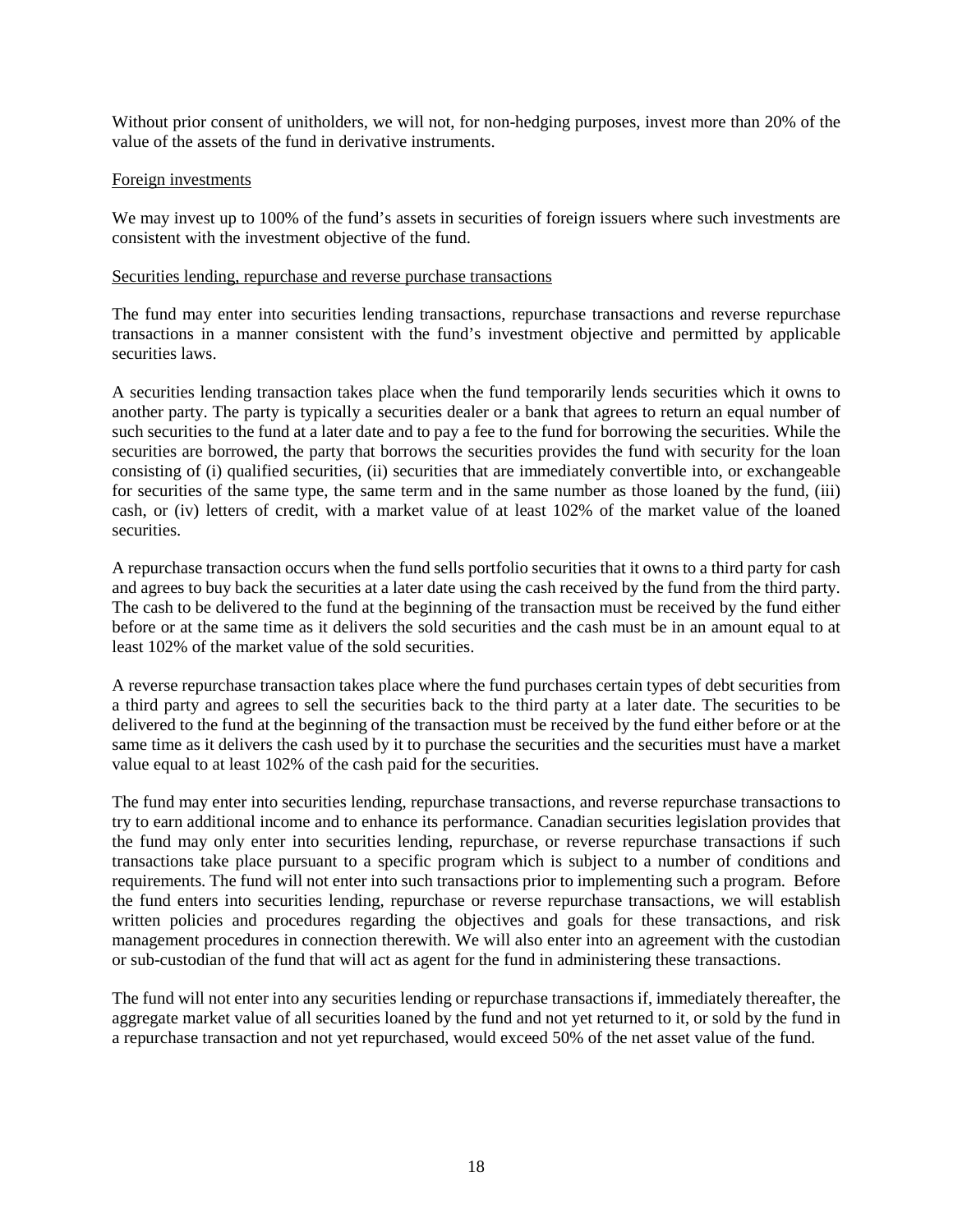The risks associated with engaging in securities lending, repurchase and reverse repurchase transactions are described below.

#### Investment in other mutual funds

We may from time to time invest a significant portion of the fund's assets in units of other mutual funds or exchange traded funds, including other investment funds managed by us, where we believe that an investment in other funds is a more efficient way of achieving the fund's investment objective versus purchasing individual securities. The fund will only invest in units of other funds where the investment is consistent with the fund's investment objective and investment philosophy, and permitted by Canadian securities regulatory authorities and National Instrument 81-102. Any investments in investment funds will be made on the same basis as the fund's other investments. The investment will only be made if there is no duplication of management fees, incentive fees or sales charges between the funds.

#### Borrowing cash

As an alternative mutual fund, the fund is permitted to borrow cash for any reason, including to purchase additional securities and to pay expenses without selling its existing investments. The arrangements by which the fund borrows cash are subject to certain requirements under Canadian securities regulations including that (i) the lender be a financial institution capable of acting as a custodian or sub-custodian of the fund's assets, and (ii) the agreement between the fund and the lender is in accordance with normal industry practice and on standard commercial terms for this type of borrowing. We will not allow the fund's debt obligations, net of cash and equivalents, to exceed 33% of the total assets of the fund.

#### Short selling

The fund may, at the discretion of the Manager, engage in short selling in a manner consistent with the fund's investment objective and permitted by applicable securities laws. A short sale by the fund is where the fund borrows securities from a lender which are then sold in the open market (or "sold short"). At a later date, the same number of securities are repurchased by the fund and returned to the lender. In the interim, the proceeds from the first sale are deposited with the lender and the fund pays interest to the lender. If the value of the securities declines between the time that the fund borrows the securities and the time it repurchases and returns the securities, the fund makes a profit for the difference (less any interest the fund is required to pay to the lender). In this way, the fund has more opportunities for gains when markets are generally volatile or declining. The fund is permitted to sell securities short up to a maximum of 50% of its net asset value.

#### Temporary departure from fundamental investment objective

We may depart temporarily from the fund's fundamental investment objective as a result of adverse market, economic, political or other considerations. As a temporary defensive tactic in such circumstances, a substantial portion of the fund's assets may be held in the form of cash, short-term money market instruments or other fixed income instruments.

#### <span id="page-20-0"></span>**What are the risks of investing in the fund?**

The fund is considered an "alternative mutual fund" meaning that under National Instrument 81-102, it is permitted to use strategies generally prohibited by other types of mutual funds. These strategies include the ability to invest up to 20% of the fund's net asset value in securities of a single issuer, either directly or through the use of specified derivatives, and the ability to use leverage through cash borrowing and short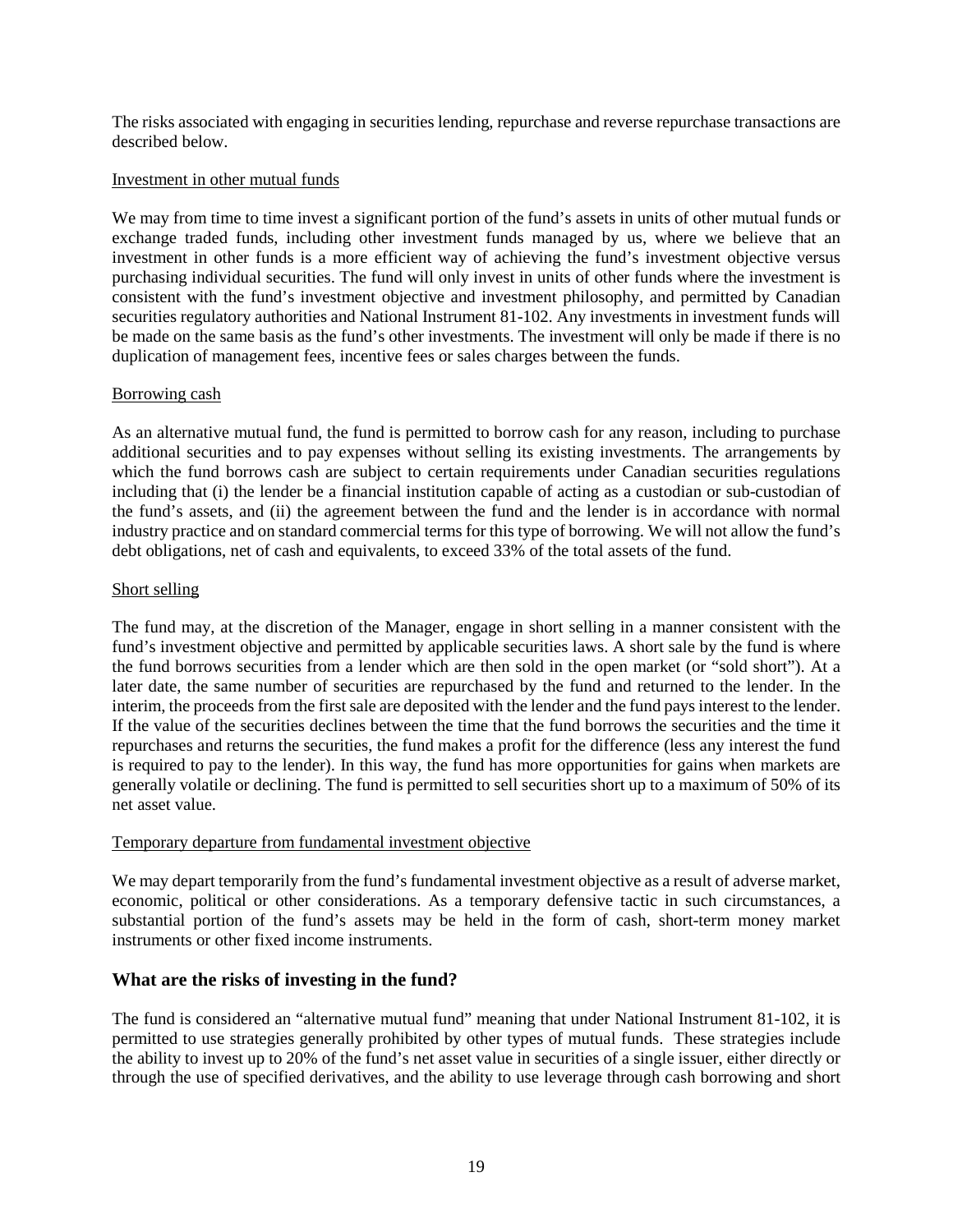sales. For more information regarding the risks associated with these strategies, please see "Concentration risk", "Leverage risk", "Borrowing risk" and "Short selling risk" below.

The principal risks associated with an investment in the fund are described below.

#### *No assurance*

There is no assurance that the fund will achieve its investment objective.

### *Investment risk*

An investment in the fund may be deemed speculative and is not intended as a complete investment program. A subscription for units should be considered only by persons financially able to maintain their investment and who can bear the risk of loss associated with an investment in the fund. Investors should review closely the investment objective, strategies and restrictions to be utilized by the fund as outlined herein.

# *No guaranteed return*

There is no guarantee that an investment in units will earn any positive return in the short or medium term. In fact, an investor could lose its entire investment in the units.

# *Reliance on the Manager and Tim McElvaine*

The fund relies upon the good faith and expertise of the Manager in providing investment advice and other services to the fund. Tim McElvaine is solely responsible for providing investment advice to the fund on behalf of the Manager. If for any reason Tim McElvaine is unable or unwilling to provide investment advice to the fund, there could be significant adverse consequences to the fund.

#### *Concentration risk*

Concentration risk is the risk associated with investments that are concentrated in a particular issuer, sector, country or region of the world. Concentration of investments allows the fund to focus on the potential of a particular issuer, sector, country or region. However, concentration also means that the value of the fund tends to be more volatile than the value of a more diversified fund because the fund's value is affected more by the performance of that particular issuer, sector, country or region.

The fund is permitted to invest up to 20% of its net asset value in the securities of a single issuer, and in the 12 months immediately preceding June 30, 2021, the fund's investment in common shares of Maxim Power Corp., Jefferies Financial Group Inc., and Tourmaline Oil Corp. represented up to 10.4%, 11.5%, and 11.2% of the fund's net asset value, respectively. If the fund concentrates its investments in a particular issuer or issuers, an investment in the fund will involve concentration risk.

# *Liquidity risk*

The market for some securities in which the fund may invest may be relatively illiquid. Liquidity relates to the ability of the fund to sell an investment in a timely manner. The market for relatively illiquid securities tends to be more volatile than the market for more liquid securities. Investment of the fund's assets in relatively illiquid securities and loans may restrict the ability of the fund to dispose of its investments at a price and time that it wishes to do so.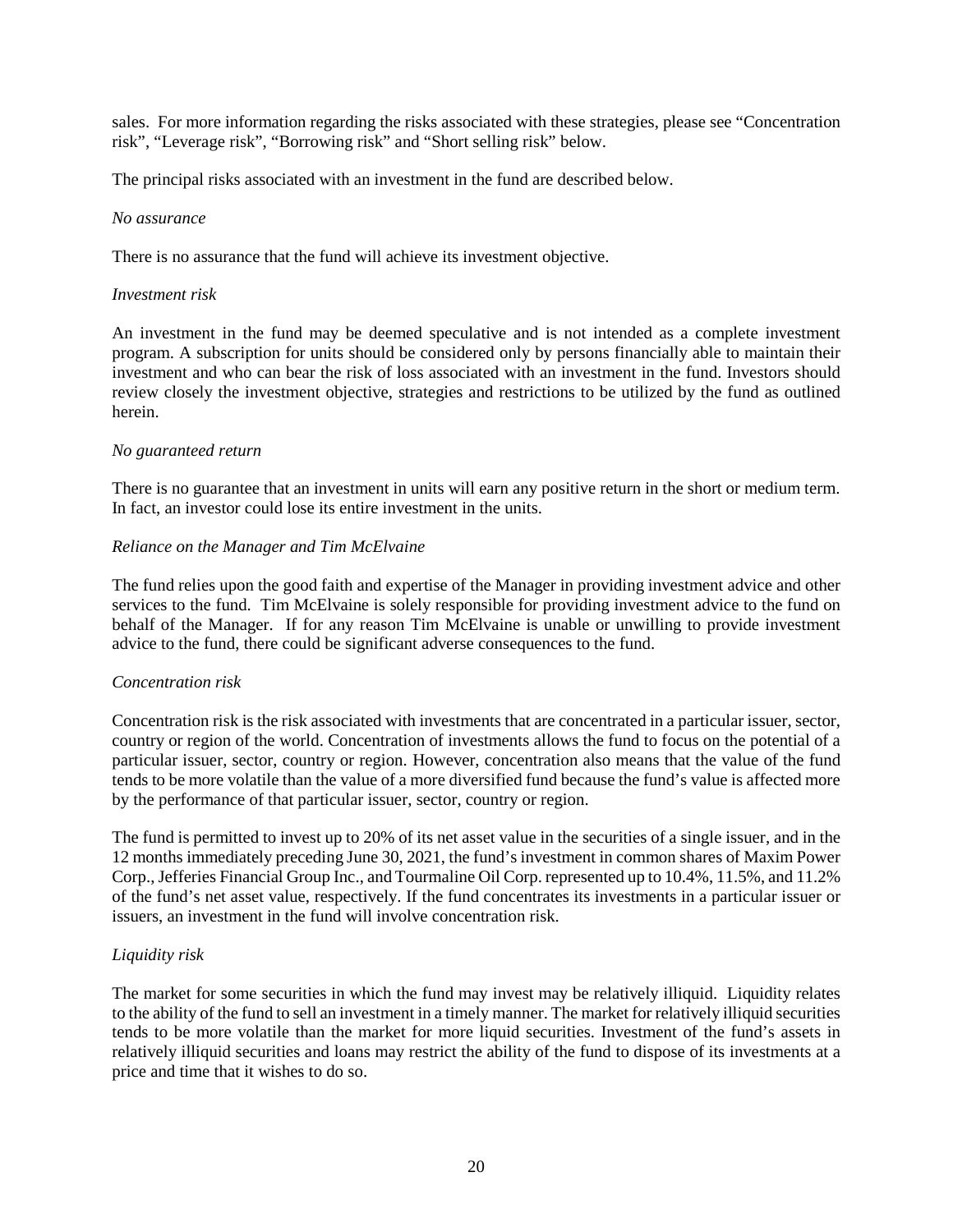#### *Valuation of the fund's investments*

The net asset value of the units will vary directly with the market value and return of the investment portfolio of the fund. Valuation of the portfolio securities and other investments may involve uncertainties and judgmental determinations and, if such valuations should prove to be incorrect, the net asset value of the fund and its units could be adversely affected. Independent pricing information may not at times be available regarding certain of the fund's securities and other investments. Valuation determinations will be made in good faith in accordance with the trust agreement governing the fund.

Although the fund generally will invest in exchange-traded and liquid over-the-counter securities, the fund may from time to time have some of its assets in investments that by their very nature may be extremely difficult to value accurately. For example, as at May 31, 2021, 8.2% of the fund's net asset value was invested in shares of Wintaai Holdings Ltd. These shares are not currently listed on any exchange and are challenging to accurately value, and there can be no guarantee that the Manager's valuation of Wintaai Holdings Ltd. is accurate.

To the extent that the value assigned by the fund to any investment differs from the actual value, the net asset value per unit may be understated or overstated, as the case may be. In light of the foregoing, there is a risk that if you redeem all or part of your units while the fund holds such investments, you may be paid an amount less than you might have been paid if the actual value of such investments is higher than the value designated by the fund. Similarly, there is a risk that an investor might, in effect, be overpaid if the actual value of the investor's investments is lower than the value designated by the fund in respect of a redemption. In addition, there is risk that an investment in the fund by a new investor (or an additional investment by an existing unitholder) could dilute the value of your investment if the actual value of such investments is higher than the value designated by the fund. Further, there is risk that a new unitholder (or an existing unitholder that makes an additional investment) could pay more than it might otherwise if the actual value of such investments is lower than the value designated by the fund. We do not intend to adjust the net asset value of the fund retroactively.

#### *Series risk*

The fund has different series of units. If the fund cannot pay the fees and expenses attributable to one series of units using the proportionate share of the fund's assets attributable to that series, the fund will be required to pay those fees and expenses out of one or more of the other series' proportionate share of the fund's assets. This may reduce the value of your investment in the fund.

#### *Large redemption risk*

In order to pay the redemption price for unitholders who redeem their units, we may be required to liquidate investments earlier than we might otherwise choose. These liquidations may cause the fund to incur losses and could substantially reduce the net asset value of the fund if numerous redemptions are made at the same time. As of June 30, 2021, two investors held units of the fund representing 25.2% and 21.7% of the net asset value of the fund, respectively. If an investor holds units representing a large portion of the outstanding units of the fund, an investment in the fund will also involve large redemption risk. Redemptions by all or a significant portion of the investment of those unitholders would have a material adverse effect on the fund. Such asset liquidation may also trigger tax consequences, such as the characterization of certain profits as ordinary income or losses rather than as capital gains or capital losses.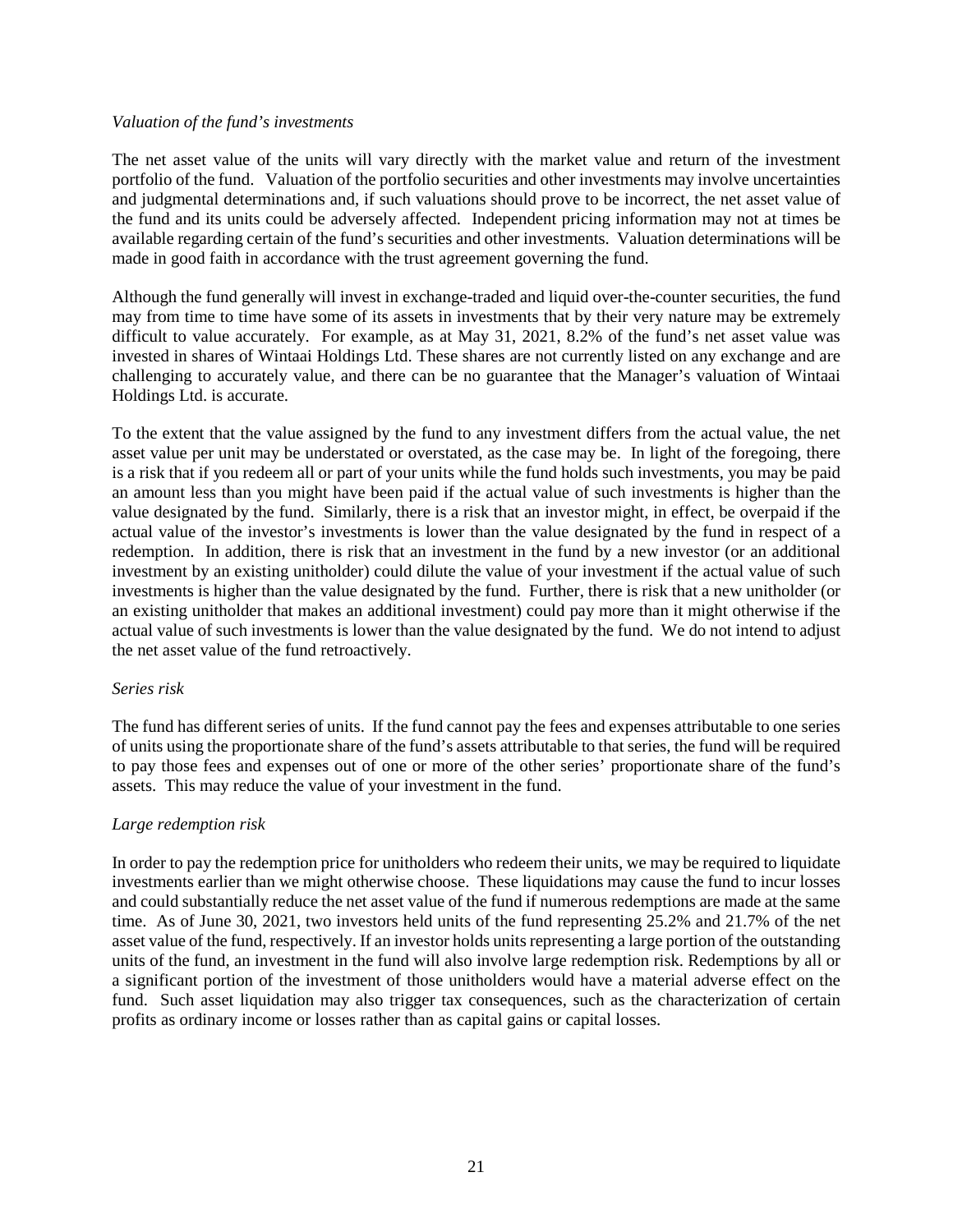#### *Performance incentive fee*

The payment of the performance incentive fee to the Manager may create an incentive for it to cause the fund to make investments that are riskier or more speculative than if there were no performance incentive fee. Since the performance incentive fee is calculated on a basis that includes unrealized appreciation of the fund's assets, the fee may be greater than if it were based solely on realized gains. In addition, the ordinary income of the fund (including dividends and interest received) is included in the calculation of the fee.

Where there is a shortfall in respect of Series B units that must be carried forward and deducted in the performance incentive fee calculation for a year, it is carried forward for the benefit of all investors in that series. New subscriptions to that series during the year dilute the benefit to existing investors. A shortfall carried forward to the next year is also adjusted for redemptions that year.

#### *Derivatives risk*

The fund will invest in and use derivative instruments for hedging and non hedging purposes to the extent considered appropriate by us, as manager of the fund. Derivatives are types of investments the value of which is based on, or derived from, the value or performance of another investment, such as a security, a currency, a commodity or a market index. There are many types of derivatives, including options, futures and forward contracts.

Investment funds often invest in derivatives to reduce the risks associated with other investments or to help offset losses on other investments. The use of derivatives in this way is referred to as "hedging". Investment funds may also use derivatives for other reasons, including helping to achieve their investment objectives, increasing returns, reducing the transaction costs associated with direct investments and positioning the investment funds to profit from declining markets. Although the use of derivatives for hedging or other purposes can be effective, derivatives also have certain risks, including the following:

- There is no guarantee that the use of derivatives for hedging will be effective.
- Hedging does not prevent changes in the market value of the investments in the fund's portfolio or prevent losses if the market value of the investments falls.
- Hedging can prevent the fund from making a gain if the value of the underlying security, currency, commodity or market index rises, or if interest rates fall.
- The fund might not be able to place a hedge if other investors are expecting the same change.
- There is no guarantee that the fund will be able to buy or sell a derivative to make a profit or limit a loss.
- There is no guarantee that the other party to a derivative contract will meet its obligations.
- Derivatives traded on foreign markets may be less liquid and have greater credit risk than similar derivatives traded on North American markets.
- Exchanges set daily trading limits on options and futures contracts, and these limits could prevent the fund from completing a contract.
- The cost of a particular derivatives contract may increase.
- The price of a derivative may not accurately reflect the value of the underlying security or index.
- The Tax Act or its interpretation, may change in respect of the tax treatment of derivatives.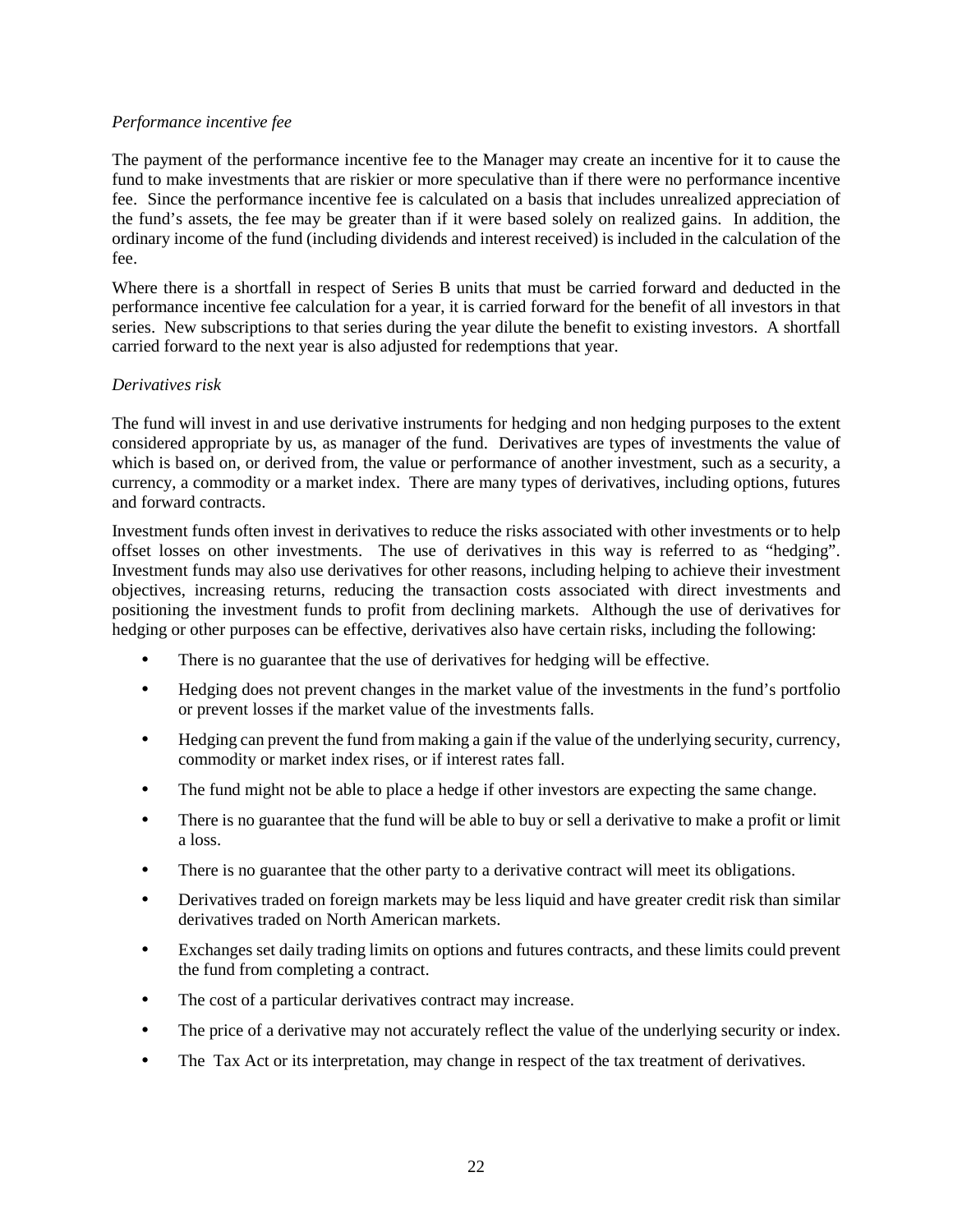• A large percentage of the assets of the fund may be placed on deposit with one or more counterparties which would expose the fund to the credit risk of those counterparties.

Derivatives will only be used by the fund in a way that is consistent with the fund's investment objective and as permitted by applicable securities laws.

#### *Leverage risk*

The fund may leverage its investment positions. Leverage increases both the possibility for profit and the risk of loss on any investment position. The fund is subject to a gross aggregate exposure limit of 50% of the fund's net asset value which is the sum of its shorting and borrowing activities measured on a daily basis. This will operate to limit the extent to which the fund is leveraged.

#### *Commodity risk*

If the fund invests in natural resource companies or in income or royalty trusts based on commodities, such as oil and gas, it will be affected by changes in commodity prices. Commodity prices tend to be cyclical and can move dramatically in short periods of time. In addition, new discoveries or changes in government regulations can affect the price of commodities.

#### *Foreign investment risk*

The fund intends to invest a portion of its capital in foreign securities. As a result, income or losses may be affected by fluctuations in the rates of exchange between the Canadian dollar and the foreign currencies of the countries in which the fund holds investments. We may or may not hedge the currency risks for significant investment transactions denominated in currencies other than Canadian dollars.

The values of foreign investments are affected by changes in currency rates or exchange control regulations, application of foreign tax laws, including withholding taxes, changes in governmental administration or economic or monetary policy (in Canada or abroad) or changed circumstances in dealings between nations. Costs are incurred in connection with conversions between various currencies. In addition, foreign brokerage commissions are generally higher than in Canada, and foreign securities markets may be less liquid, more volatile and less subject to governmental supervision than in Canada. Investments in foreign countries could be affected by other factors not present in Canada, including expropriation, confiscatory taxation, lack of uniform accounting and auditing standards, and potential difficulties in enforcing contractual obligations, and could be subject to extended settlement periods. Furthermore, the value of securities that are issued by a company in a developing market may be lower, as they may be less liquid and more volatile than those issued by similar companies in North America. In general, investments in more developed markets, such as Western Europe, have lower foreign market risk, whereas investments in emerging markets, such as Southeast Asia or Latin America, have higher foreign market risk.

#### *Credit risk*

The fund may, from time to time, invest a portion of its assets in debt securities. When the fund invests in debt securities, such as bonds, it is essentially making a loan to the company or the government issuing the security. The financial condition of an issuer of a debt security may cause it to default or become unable to pay interest or principal due on the security. If an issuer defaults, the affected security could lose all of its value, be renegotiated at a lower interest rate or principal amount, or become illiquid. Furthermore, debt securities are often rated by organizations such as Standard & Poor's, and if a security's rating is downgraded because the rating service feels the issuer may not be able to pay investors back, the value of that investment may fall. Higher yielding debt securities of lower credit quality have greater credit risk than lower yielding securities with higher credit quality.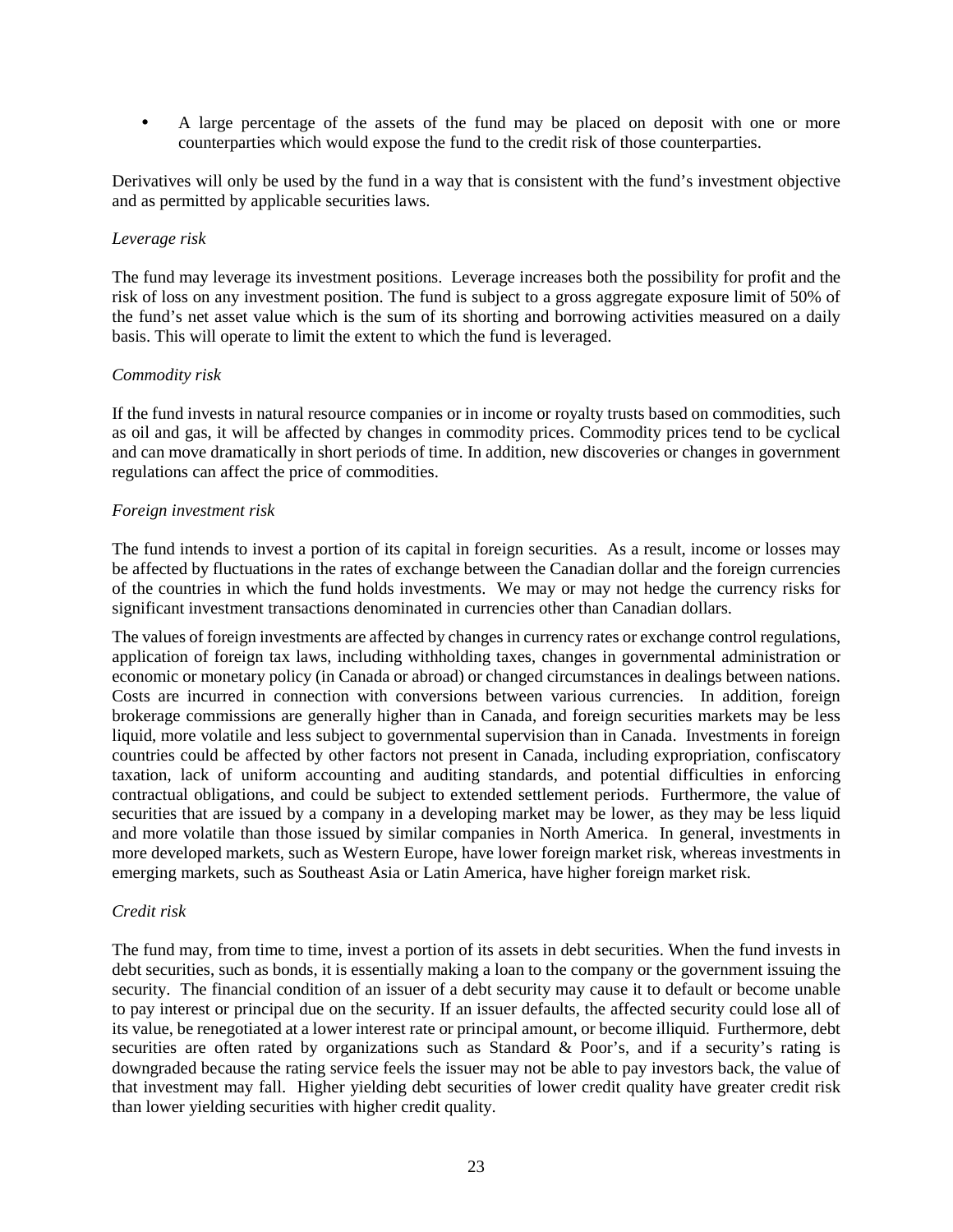#### *Political risk*

Political risk is the risk that a certain industry or company within that industry may be negatively impacted by legislative change. Relevant risk factors include the imposition of new taxes, regulatory or legal obligations or industry related restrictions.

#### *Net asset value*

The net asset value of the fund will fluctuate with changes in the market value of the fund's investments. These changes in market value may occur as the result of various factors, including general economic and market conditions, international currency fluctuations and international developments. Accordingly, the net asset value per unit at any valuation day may be more or less than your original purchase price.

#### *Short selling risk*

A short sale by the fund involves borrowing securities from a lender which are then sold in the open market. At a future date, the securities are repurchased by the fund and returned to the lender. While the securities are borrowed, the proceeds from the sale are deposited with the lender and the fund pays interest to the lender. If the value of the securities declines between the time that the fund borrows the securities and the time it repurchases and returns the securities to the lender, the fund makes a profit on the difference (less any interest the fund is required to pay the lender). Short selling involves risk. There is no assurance that securities will decline in value during the period of the short sale and make a profit for the fund. Securities sold short may instead appreciate in value creating a loss for the fund. Unlike a purchase of a share where the maximum amount of the loss is the amount invested, the size of the loss in respect of a short sale is not limited as there is no limit on the amount a security sold short may increase in value. The fund may experience difficulties repurchasing and returning the borrowed securities if a liquid market for the securities does not exist. The lender may also recall borrowed securities at any time. The lender from whom the fund has borrowed securities may go bankrupt and the fund may lose the collateral it has deposited with the lender.

#### *Market risk*

The value of most investments, in particular equity securities, will be affected by changes general market conditions. These fluctuations may result from one or more factors, such as cyclical changes in the economy, interest rate fluctuations, changes in the level of inflation, and geopolitical events. For example, when a recession is forecast, the stock market may decline as investors perceive that companies will suffer from poorer performance in the near term.

#### *Security risk*

The value of each security held by the fund may be affected by factors unique to the company issuing that security. These factors include the company's management capability, performance, products, balance sheet quality and cash flow. If a company whose securities are held by the fund performs poorly in any one or a combination of these areas, then the value of that company's securities, and therefore the value of the fund's assets, will fall. In addition, shares of smaller capitalization companies, without a lengthy operating history, may be less liquid than those of larger, more established companies. Security risk is one reason that the value of a company's shares may fall, despite a rising market.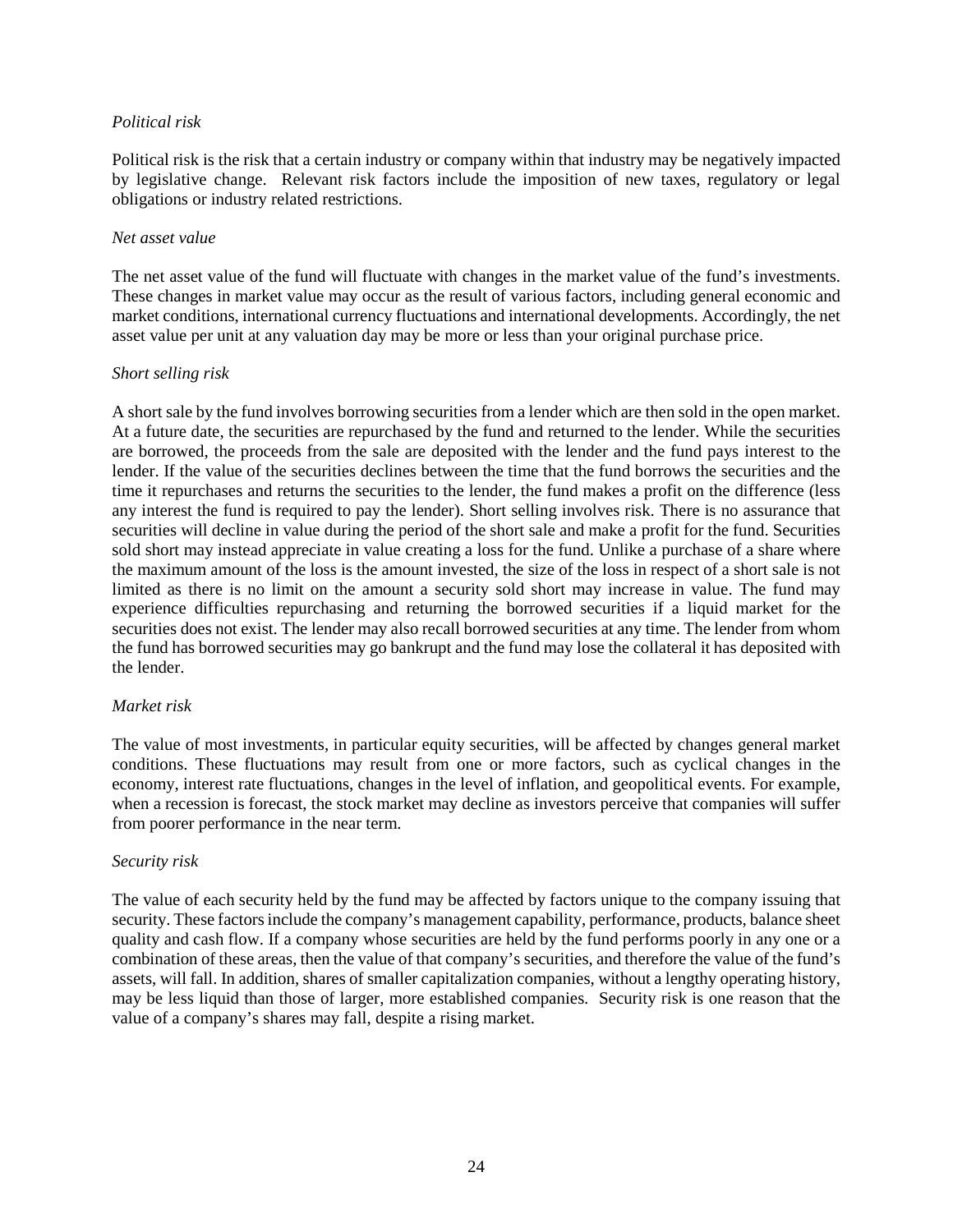#### *Interest rate risk*

To the extent the fund invests in fixed income or debt instruments it will be subject to interest rate risk because the value of such instruments is determined to a great extent by changes in interest rates. These instruments have a fixed interest rate resulting in interest income that is paid to investors on a regular (often quarterly or semi-annual) basis. When interest rates rise, interest income that will be paid by a debt instrument becomes less valuable because new debt instruments being issued will pay a higher rate of interest. Therefore, the price that investors are willing to pay for the old instrument with the lower rate of interest will fall. Conversely, if interest rates fall then the value of an old debt instrument with a higher rate of interest will rise.

#### *Borrowing risk*

Borrowing of cash or securities by the fund could magnify the impact of any movements in the prices of the underlying investments of the fund and, therefore, the value of your investment. Consequently, these, investments may produce more volatile gains or losses compared to investing in the same investments without making use of borrowings. The fund may borrow cash to a maximum of 33% of its net asset value.

#### *Conflicts of interest involving other clients*

We may from time to time act as the manager and portfolio adviser for other investment funds, and as the portfolio adviser for our investment advisory clients. Situations may arise in which our activities on behalf of other clients may disadvantage the fund, such as an inability of the market to fully absorb orders for the purchase or sale of particular investments placed for the fund and other clients at prices and in quantities which would be obtainable if the same were being placed only for the fund.

#### *Income trust risk*

The fund may, from time to time, invest in income trusts. Income trusts commonly hold debt or equity securities in, or are entitled to receive royalties from, an underlying active business. Income trusts generally fall into four sectors: business trusts, utility trusts, resource trusts and real estate investment trusts. The investment returns of an income trust are subject to the risks to which the underlying business is subject, such as industry risks, interest rate fluctuations, commodity prices or other economic factors.

Returns on income trusts are neither fixed nor guaranteed. Income trusts and other securities that are expected to distribute income are more volatile than fixed income securities. The value of income trust units may decline significantly if they are unable to meet their distribution targets. To the extent that claims against an income trust are not satisfied by the trust, investors in the income trust could be held responsible for such obligations. Some, but not all, jurisdictions in Canada have enacted legislation to protect investors from some of this liability.

#### *Securities lending, repurchase, and reverse repurchasing risk*

The fund may engage in securities lending transactions, repurchase transactions, and reverse repurchase transactions to try to earn additional income and enhance its performance. There are risks associated with such transactions. If the other party to the transaction defaults in its obligations or goes bankrupt, the fund will be forced to make a claim in order to recover its investment. In the case of securities lending or repurchase transactions, the fund could incur a loss if the value of the security loaned by the fund or sold by the fund has increased by more than the value of cash and security held by the fund. In the case of a reverse repurchase transaction, the fund would be left with security that may have dropped below the value the fund paid for the investments and the fund would incur a loss if it disposed of the security.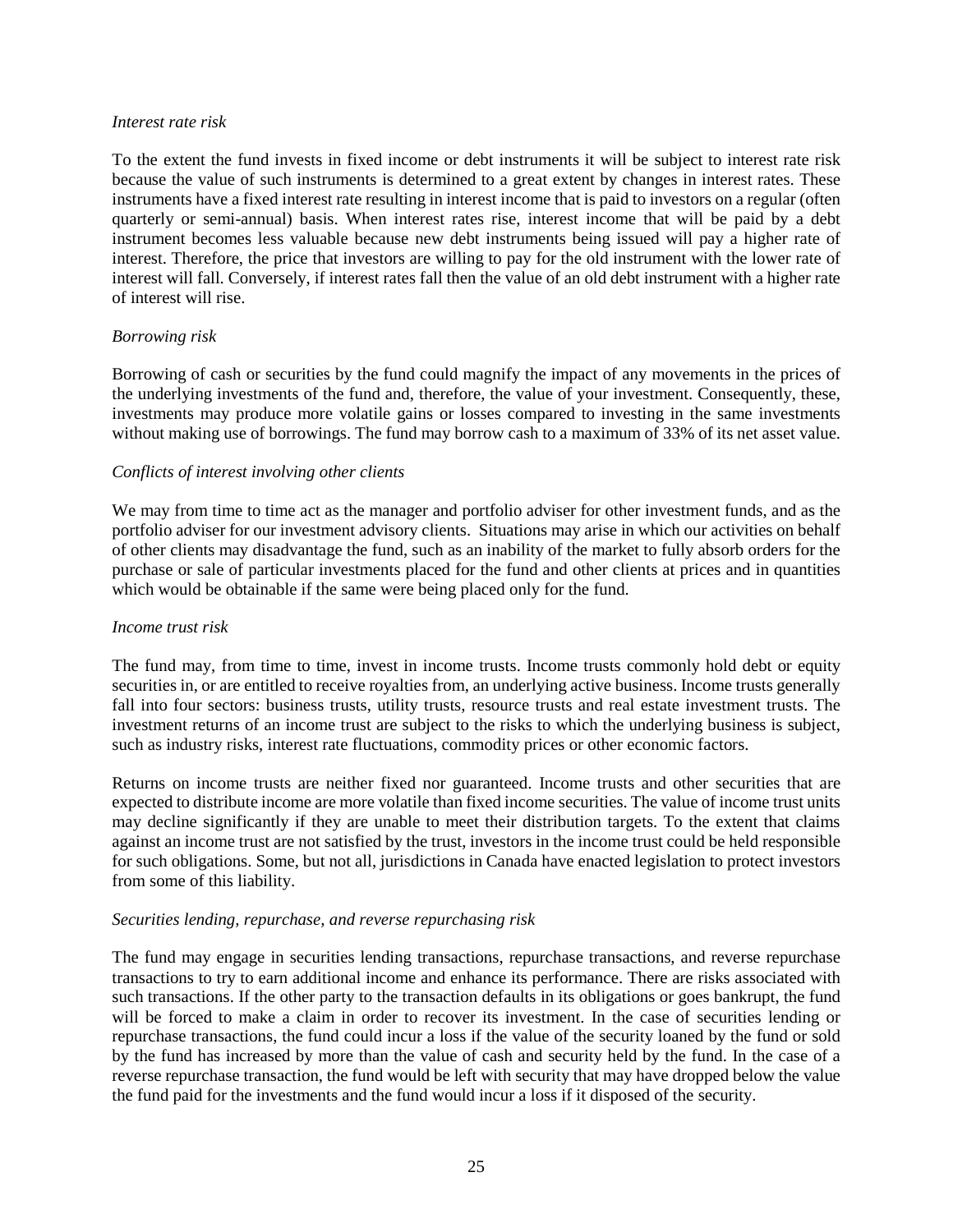Canadian securities law provides that the fund may only enter into securities lending, repurchase or reverse repurchase transactions if such transactions take place pursuant to a specific program which is subject to a number of conditions and requirements.

#### *Lack of focus on ordinary income*

Any interest and dividends earned by the fund on its investments will be incidental to the accomplishment of its primary investment objective. All income and capital gains distributions will be reinvested. An investment in the fund is not suitable for unitholders seeking current returns for financial or tax-planning purposes, and should be considered only by persons who are financially able to maintain their investment in the fund over an extended period.

#### *Mutual fund status*

In order to qualify as a mutual fund trust under the Tax Act, the fund must have at least 150 unitholders each holding a prescribed number, and value, of units. In the event that the fund does not so qualify, there would be adverse tax consequences to the fund and the unitholders. Among other things, the fund may be subject to taxes under Parts X.2 and XII.2 of the Tax Act or may be subject to alternative minimum tax under the Tax Act. Further, the fund would not be entitled to capital gains refunds, and the election by the fund under subsection 39(4) of the Tax Act may be disallowed. Taxpayers should consult their own tax advisors regarding this risk prior to investing in the fund.

#### *Tax risk*

There can be no assurance that the CRA will agree with the tax treatment adopted by the fund in filing its tax returns. The CRA could reassess the fund on a basis that results in tax being payable by the fund or in an increase in the taxable component of distributions considered to have been paid to investors. A reassessment by the CRA may result in the fund being liable for unremitted withholding tax on prior distributions to non-resident investors. Such liability may reduce the net asset value of the units of the fund.

If the fund experiences a "loss restriction event" (i) the fund will be deemed to have a year-end for tax purposes (which could result in the fund being subject to tax unless it distributes its income and capital gains prior to such year-end), and (ii) the fund will become subject to the loss restriction rules generally applicable to corporations that experience an acquisition of control, including a deemed realization of any unrealized capital losses and restrictions on their ability to carry forward losses. Generally, the fund will be subject to a loss restriction event when a person becomes a "majority-interest beneficiary" of the fund, or a group of persons becomes a "majority-interest group of beneficiaries" of the fund, as those terms are defined in the affiliated persons rules contained in the Tax Act, with appropriate modifications. Generally, a majority-interest beneficiary of the fund will be a beneficiary who, together with the beneficial interests of persons and partnerships with whom the beneficiary is affiliated, has a fair market value that is greater than 50% of the fair market value of all the interests in the income or capital, respectively, in the fund. Generally, a person is deemed not to become a majority-interest beneficiary, and a group of persons is deemed not to become a majority-interest group of beneficiaries, of the fund if the fund meets certain investment requirements and qualifies as an "investment fund" under the rules.

# *Cybersecurity risk*

As the use of technology has become more prevalent in the course of business, the Manager and the fund have become potentially more susceptible to operational risks through breaches in cyber security. A breach in cyber security refers to both intentional and unintentional events that may cause the Manager or the fund to lose proprietary information or other information subject to privacy laws, suffer data corruption, or lose operational capacity. This in turn could cause the Manager or the fund to incur regulatory penalties,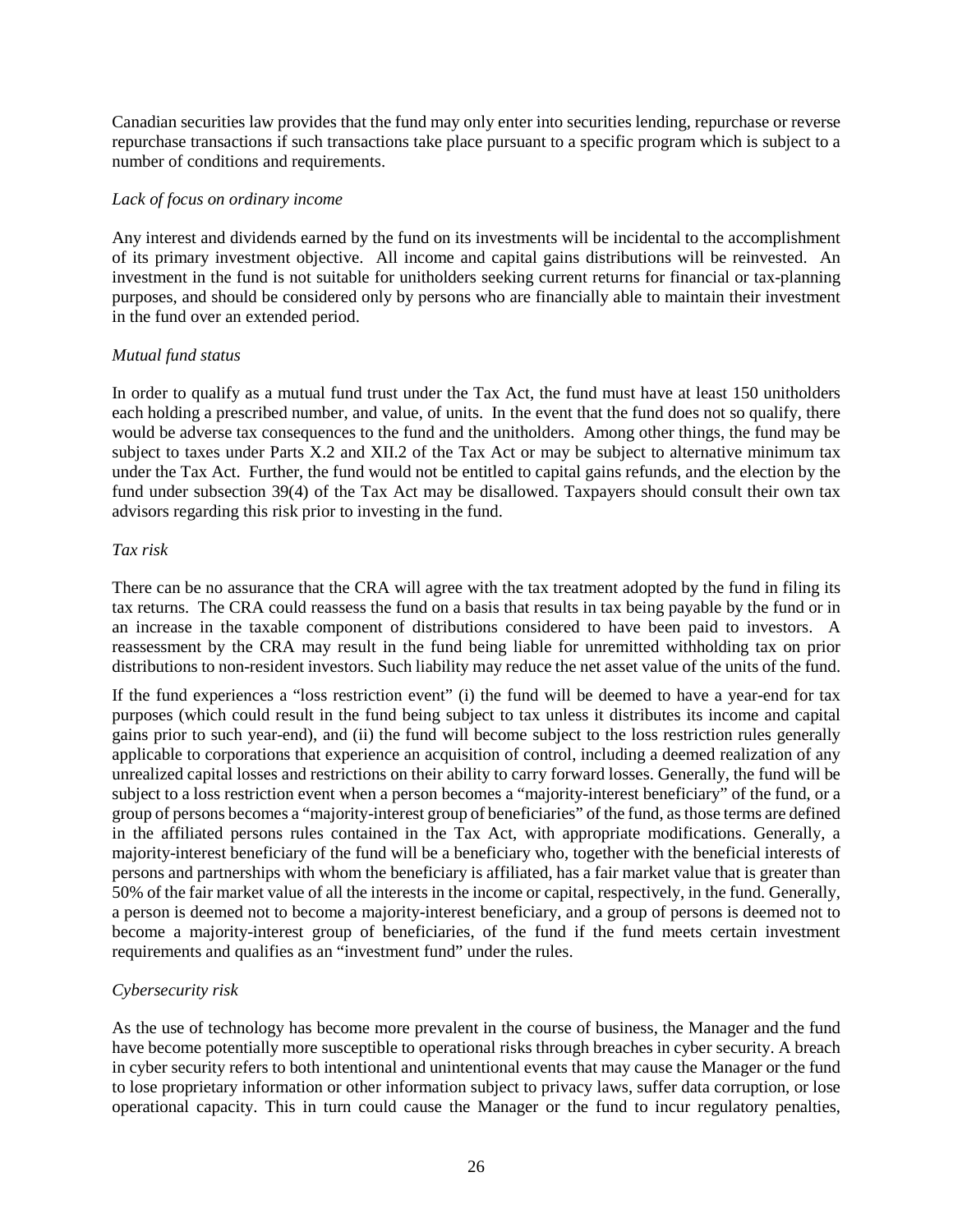reputational damage, additional compliance costs associated with corrective measures, and/or financial loss. Cyber security breaches may involve unauthorized access to the Manager's or the fund's digital information systems (e.g., through "hacking" or malicious software coding), but may also result from outside attacks such as denial-of-service attacks (i.e., efforts to make network services unavailable to intended users). In addition, cyber security breaches of the Manager's or the fund's third party service providers (e.g., custodian and recordkeeper) or of issuers that the fund invests in can also subject the fund to many of the same risks associated with direct cyber security breaches. Like with operational risk in general, the Manager has established risk management systems designed to reduce the risks associated with cyber security. However, there is no guarantee that such efforts will succeed, especially since Manager does do not directly control the cyber security systems of issuers or the fund's third party service providers.

#### *Risk of unforeseen geopolitical or other events*

The value of investments held by the fund may be negatively impacted by unforeseen geopolitical and other events such as natural and environmental disasters, pandemics, epidemics, terrorism, war, military confrontations, regulatory events, and governmental or quasi-governmental actions. The occurrence of unanticipated geopolitical and other events may result in market volatility and disruption and have shortterm or long-term effects on the Canadian, U.S. and global economies and financial markets and other effects that cannot necessarily be presently foreseen, which, in turn, may have an effect on the performance of the fund. For example, the international spread of COVID-19 (coronavirus disease) has caused volatility in global financial markets, as well as significant disruptions to global business activity, which have caused losses for investors. In addition to the potential impact on the value of investments held by the fund, unanticipated market volatility and disruptions may cause exchanges to suspend trading and/or investment funds to suspend or limit redemptions, may disrupt the operations and processes of the service providers for the fund and, in some cases, could constitute a force majeure event under contracts with service providers or contracts entered into with counterparties for certain transactions. Further, unanticipated market volatility and disruptions may also lead to an increase in the redemption of units of the fund (including redemptions by large investors – see "Large redemption risk"), and may lead to illiquidity in the investments held by the fund (see "Liquidity risk").

#### <span id="page-28-0"></span>*Investment risk classification and methodology*

We assign a fund risk rating to the fund as an additional guide to help you decide whether the fund may be right for you. The investment risk level of the fund is determined by applying a standardized risk classification methodology that is based on the fund's historical volatility as measured by the 10-year standard deviation of the returns of the fund, assuming the reinvestment of all income and capital gains distributions in additional units of the fund.

Standard deviation is a statistical measure used to estimate the dispersion of a set of data around the average value of the data. In the context of investment returns, it measures the amount of variability that has historically occurred relative to the average return. Accordingly, the higher the standard deviation of an investment fund, the greater the range of returns it has experienced in the past. However, you should be aware that other types of risk, both measurable and non-measurable, also exist. Additionally, just as historical performance may not be indicative of future returns, the fund's historical volatility may not be indicative of its future volatility.

In accordance with this methodology, we assign a risk rating to the fund as either low, low to medium, medium, medium to high or high risk. In certain instances, we may classify the risk rating of the fund as higher than the corresponding risk rating indicated by the methodology if we believe that doing so is reasonable in the circumstances. The investment risk level of the fund is reviewed at least annually and anytime we determine that the current investment risk level is no longer reasonable in the circumstances.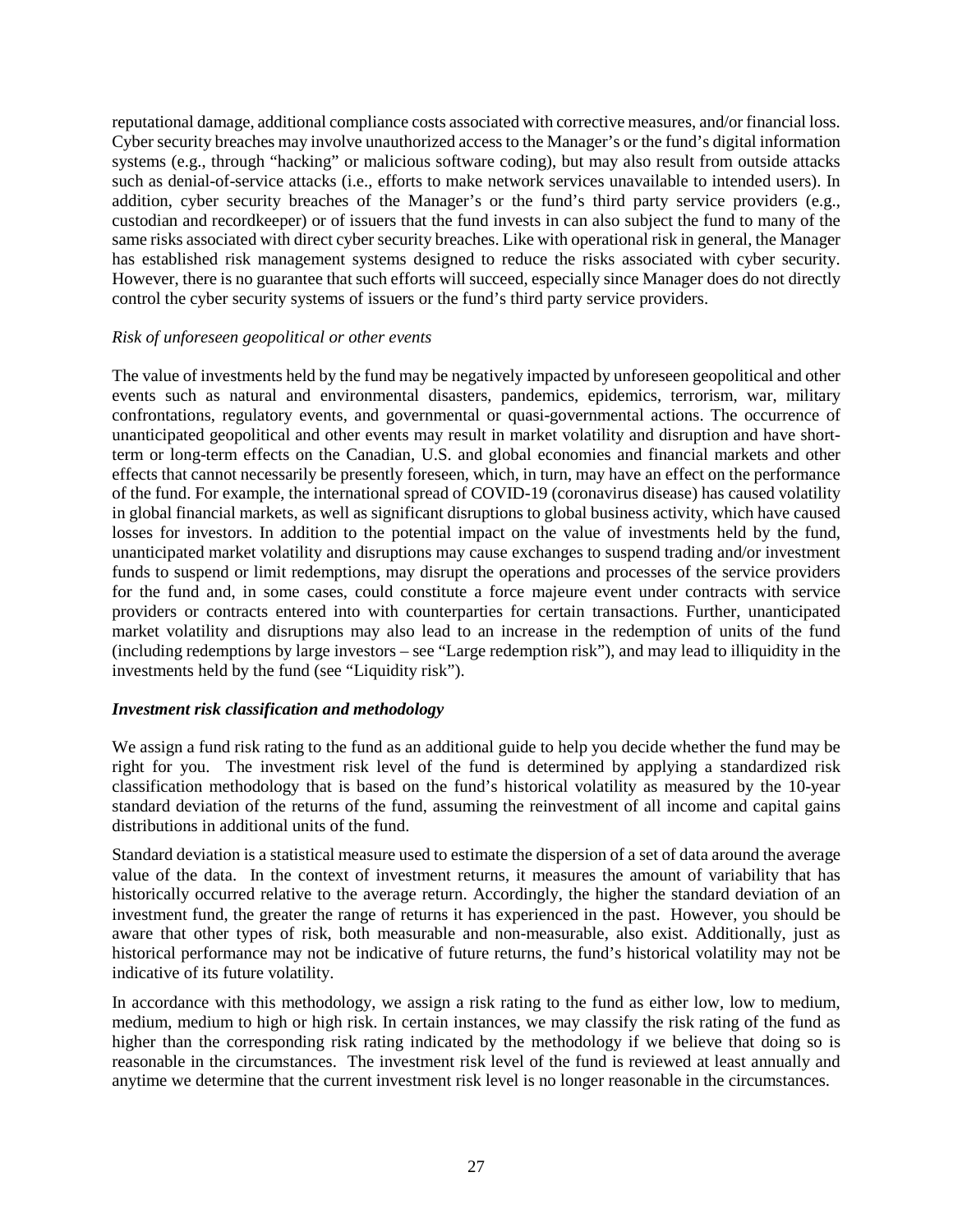The standardized risk classification methodology that we use to identify the investment risk level of the fund is available on request, by calling us collect at 250-780-8345, by emailing us at info@avaluefund.com, or by writing to us at the address on the back cover of this Simplified Prospectus.

# <span id="page-29-0"></span>**Who should invest in this fund?**

The fund is suitable for investors with a medium tolerance for risk who are:

- seeking long-term capital appreciation
- not concerned by short-term price fluctuations
- planning to hold their investment for the long-term

Don't buy this fund if you need a steady source of income from your investment, have a short term investment time horizon or are unwilling to accept moderate fluctuations in fund value.

The methodology we use to identify the risk level of the fund is described in the section above called "*Specific Information about the McElvaine Value Fund – What are the risks of investing in the fund? – Investment risk classification and methodology*".

# <span id="page-29-1"></span>**Distribution policy**

Net income and net realized capital gains for the fund, if any, will be distributed no less frequently than annually in December. The fund may make more frequent distributions of net income and net realized capital gains at the discretion of the Manager, including where the Manager considers a more frequent distribution to be in the best interests of unitholders as a whole.

Distributions from the fund are automatically reinvested in units of the fund. For more information about distributions, please see the section above called "*General Information about Mutual Funds and the McElvaine Value Fund – Income tax considerations for investors*".

#### <span id="page-29-2"></span>**Fund expenses indirectly borne by investors**

The table below shows the fees and expenses that would be indirectly borne by an investor with respect to a \$1,000 investment in the fund over the periods shown, based on the assumption that the fund's annual performance is a constant 5% per year and the fund's management expense ratio remains at 2.08% for Series B units, 1.87% for Series D units and 1.71% for Series F units. It is intended to help you compare the cost of investing in the fund with the cost of investing in other mutual funds. The costs of investing in Series A units of the fund are not shown because no Series A units of the fund were outstanding during 2020 and there is no actual management expense ratio on which to base these calculations.

| Period   | <b>Series A</b>              | <b>Series B</b> | <b>Series D</b> | <b>Series F</b> |
|----------|------------------------------|-----------------|-----------------|-----------------|
| 1 year   | $\qquad \qquad \blacksquare$ | \$21.32         | \$19.17         | \$17.53         |
| 3 years  | $\qquad \qquad \blacksquare$ | \$65.81         | \$59.29         | \$54.31         |
| 5 years  | $\overline{\phantom{a}}$     | \$112.89        | \$101.93        | \$93.52         |
| 10 years | $\overline{\phantom{a}}$     | \$242.93        | \$220.58        | \$203.24        |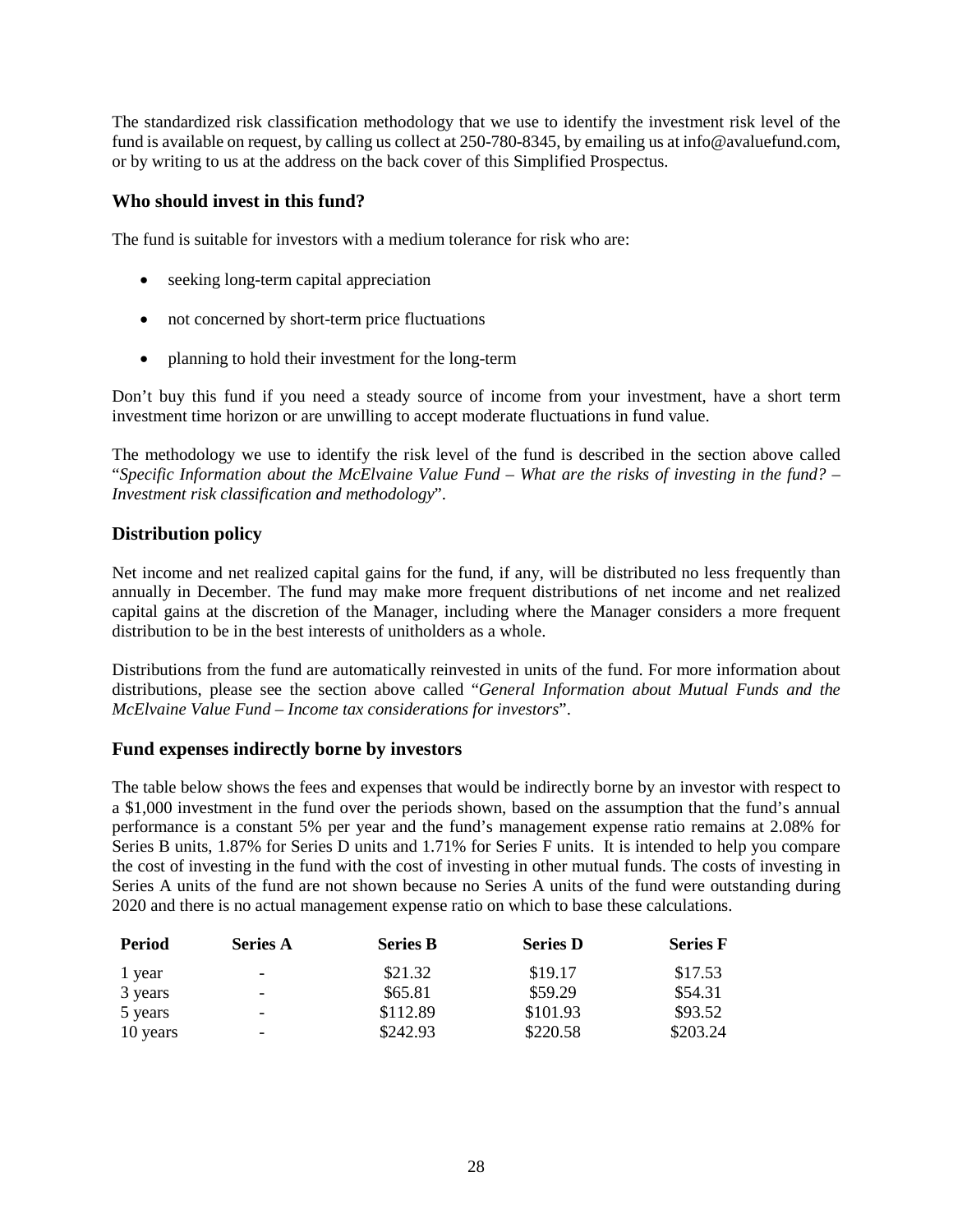The above information is based on the management expense ratio for a period when Series B units of the fund were offered privately. The management expense ratio of Series B units of the fund may increase as a result of the fund offering Series B units pursuant to this Simplified Prospectus.

For a discussion of fees and expenses which may be payable by you (including a short term-trading fee), see "*General Information about Mutual Funds and the McElvaine Value Fund – Fees and expenses – Fees and expenses that you pay directly*".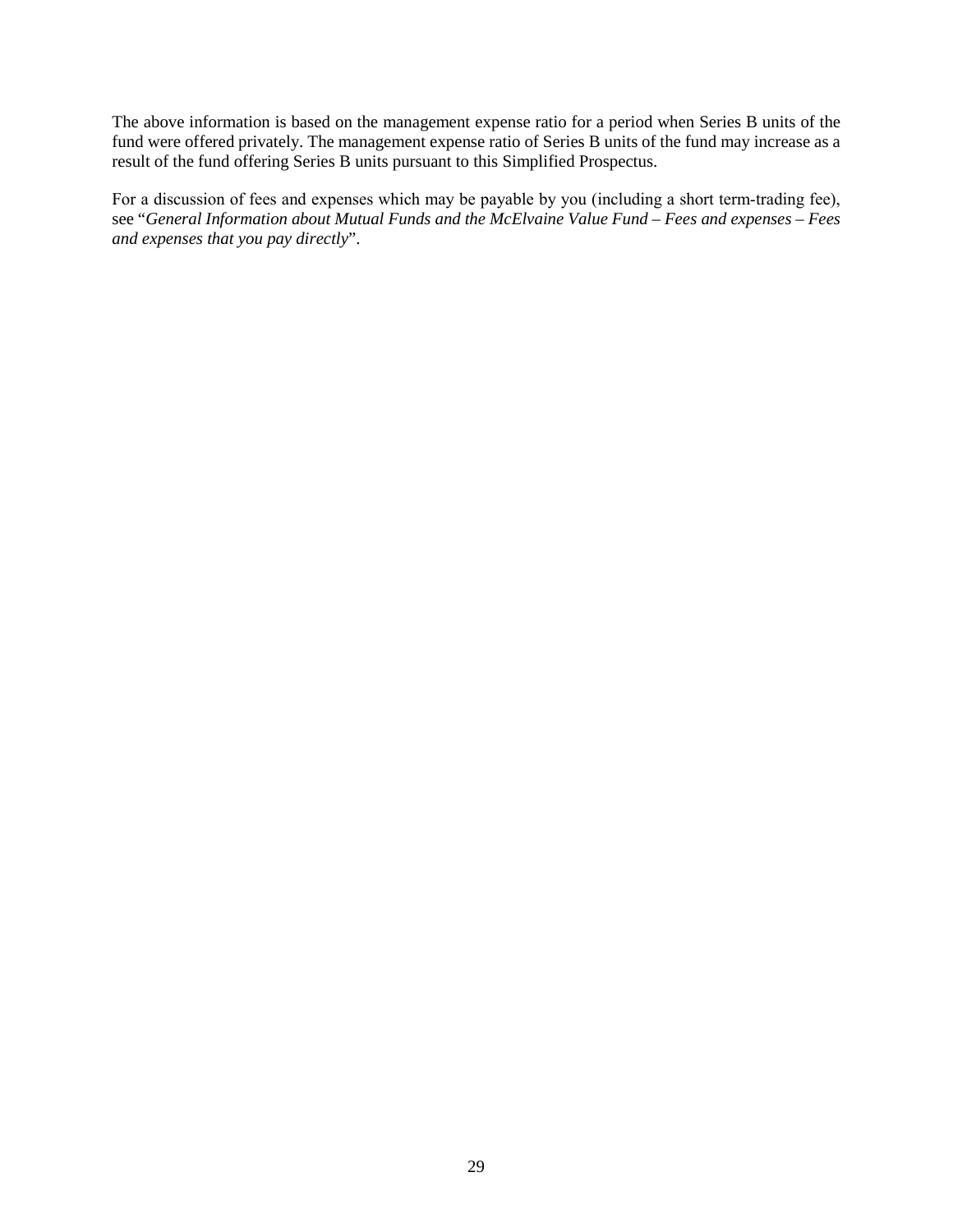# <span id="page-31-0"></span>**WHAT ARE YOUR LEGAL RIGHTS?**

Securities legislation in some provinces and territories gives you the right to withdraw from an agreement to buy units of mutual funds within two business days of receiving the Simplified Prospectus or Fund Facts, or to cancel your purchase within 48 hours of receiving confirmation of your order.

Securities legislation in some provinces and territories also allows you to cancel an agreement to buy mutual fund units and get your money back, or to make a claim for damages, if the Simplified Prospectus, Annual Information Form, Fund Facts or financial statements misrepresent any facts about the fund. These rights must usually be exercised within certain time limits.

For more information, please refer to the securities legislation of your province or territory, or consult a lawyer.